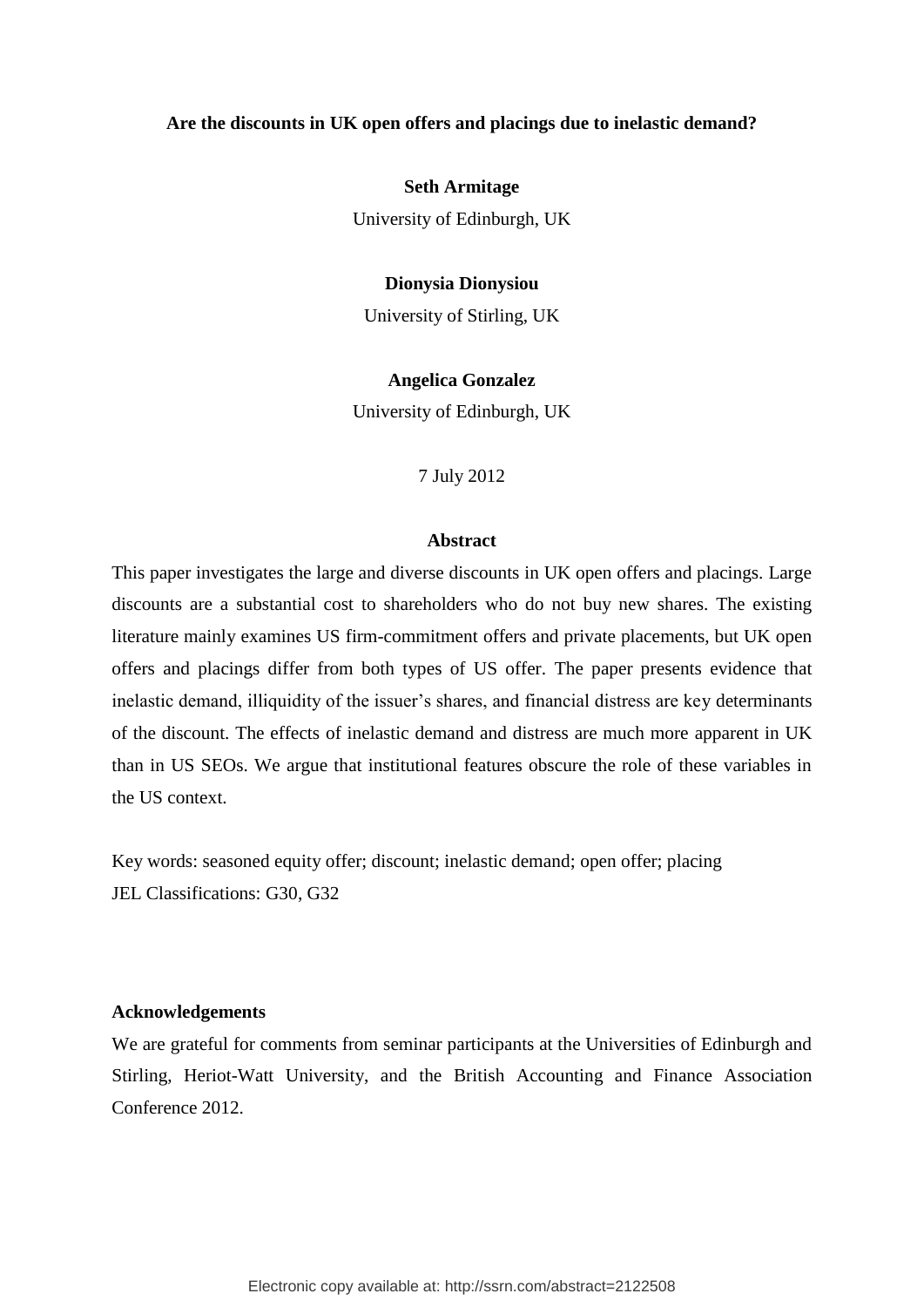#### **1. Introduction**

1

It is usual for the offer price in seasoned equity offers (SEOs) to be set below the midpoint market price of the issuer's shares immediately before the issue is announced. This discount, or underpricing, provides a reward to investors who buy the new shares, and is a cost to existing shareholders who do not buy the shares, or who buy fewer than the number needed to maintain their percentage holding. The current paper is the first detailed study of the discounts in UK open offers and placings. In our sample 90% of open offers and placings are at a discount, and the average discount to the pre-announcement market price as a percentage of the offer price is 26% (median 11%). This is much larger than the average discount of around 3% in US firm-commitment offers, but is comparable to the discount in US private placements.

The purpose of the paper is to investigate the large cross-sectional differences across discounts in open offers and large placings, of at least five per cent of the existing equity. There have been several enquiries by government bodies and academic researchers into the direct costs of SEOs, the most recent being by the Office of Fair Trading (OFT, 2011). Yet discounts are on average a bigger cost for nonsubscribers, as the paper documents, and there are many nonsubscribers: it is common for existing shareholders not to buy new shares in open offers and placings, despite the presence of substantial discounts (Armitage, 2010). A large discount is an especial concern to shareholders if they do not have an automatic 'preemption' right to buy new shares, because then they may not be given the opportunity to buy any of the discounted shares. Placings have become the most common method of issue in the UK, and there is no pre-emption right in a placing.

We argue in Section 2 and the Appendix that institutional differences between the USA and UK mean that, *a priori*, there are only three potential explanations for discounts, and for the cross-sectional variation in discounts, that are relevant to the bulk of UK offers. These explanations are inelastic demand for the shares, information asymmetry, and financial distress of the issuer. Consider, first, elasticity of demand or liquidity of the shares.<sup>1</sup> An SEO involves an increase in the supply of shares for sale when the issue is being marketed, and the number of new shares is usually many times larger than the average number of existing shares traded per day. The median multiple of new shares over the average number traded per day is 195 times (Table 1). Many of the shares in our sample are very illiquid, and we conjecture that there is a downward-sloping demand curve for such shares.

<sup>&</sup>lt;sup>1</sup> The elasticity of demand for a share and its liquidity are difficult to separate both conceptually and empirically, as discussed in Section 2.2.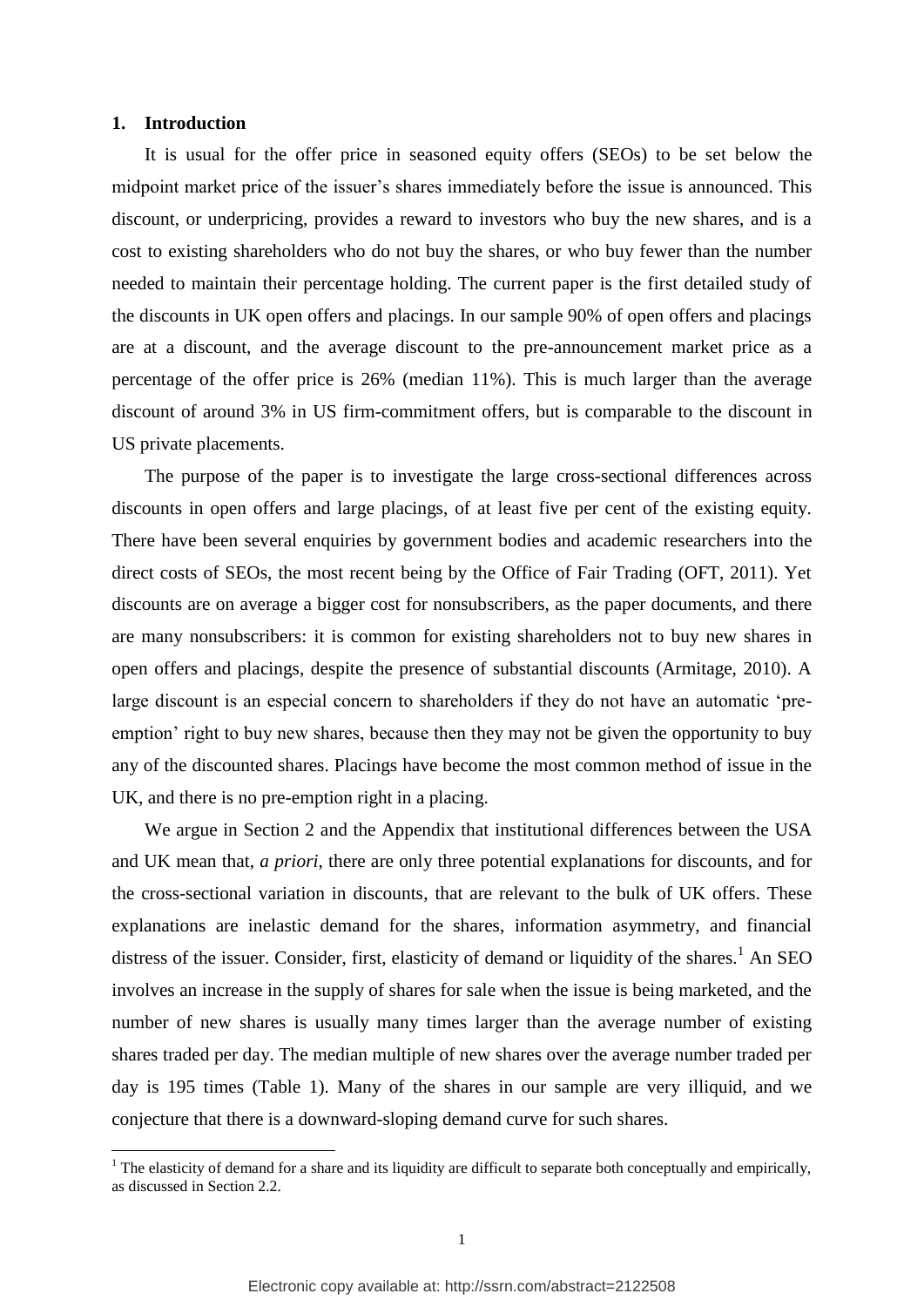Demand for a given share will be less than perfectly elastic if (i) there is a limit to the number of shares a given investor is willing to buy at a given price, and (ii) there is a limit to the number of investors willing to buy any shares at a given price. Regarding (i), several factors could limit demand on the part of a given investor. A large enough holding could imply unwanted active involvement in the company, or impair the diversification of the investor's portfolio, or be costly to sell; it might be costly to raise sufficient cash to buy a large block, and a managed fund might have a limit on how much the fund can hold in any one company. Regarding (ii), there is evidence that investors disagree about the value of a given company, and that they re-appraise their valuations at the time of major corporate events. Chen, Hong and Stein (2002) and Moeller, Schlingemann and Stulz (2005) argue that an increase in unfavourable re-evaluations by shareholders explains, respectively, negative momentum in stocks and large falls in share price on announcement of takeovers. Armitage (2010) finds evidence of limited demand on the part of investors in UK open offers and placings. Institutional investors are the main buyers, and they very rarely accumulate a stake in a given company in excess of 20%. He also finds evidence of heterogeneous valuations of issuers; on average, more than half of the existing shareholders do not buy any new shares, despite the substantial discounts. The idea of Hertzel et al (2002), that firms making placements are overvalued, and that as a result placees are able to negotiate a purchase price well below the market price, envisages disagreement about value between market investors and placees. In addition, there is a variety of other evidence that the demand for shares is materially less than perfectly elastic (Gao and Ritter, 2010, and Huang and Zhang, 2011, include reviews). $2$ 

It is plausible that there are separate markets for the new and existing shares, which is necessary for inelastic demand to be able to explain the existence of a discount. Through the bookbuilding or placing process, the arranging bank estimates the demand schedule and sets an offer price at which there will be buyers for all the new shares. The prices of trades of existing shares need not be much affected by the fact that many new shares are about to be issued. The marketing of the new shares is a separate process from normal trading, involving direct contact between the company and selected potential buyers, and transmission of private information. These points are especially applicable in UK open offers and placings, because all or most of the marketing is done on a discreet basis before the offer is publicly announced.

<sup>&</sup>lt;sup>2</sup> Ivashina and Sun (2011) provide further evidence and discussion of the effects of inelastic demand on the sale process and pricing of financial assets, in this case syndicated loans. In their view, 'the syndication process matches borrowers with the set of investors with the highest valuations' (p. 505). This is exactly the function of the placing process for equity, if investor demand is seen as inelastic.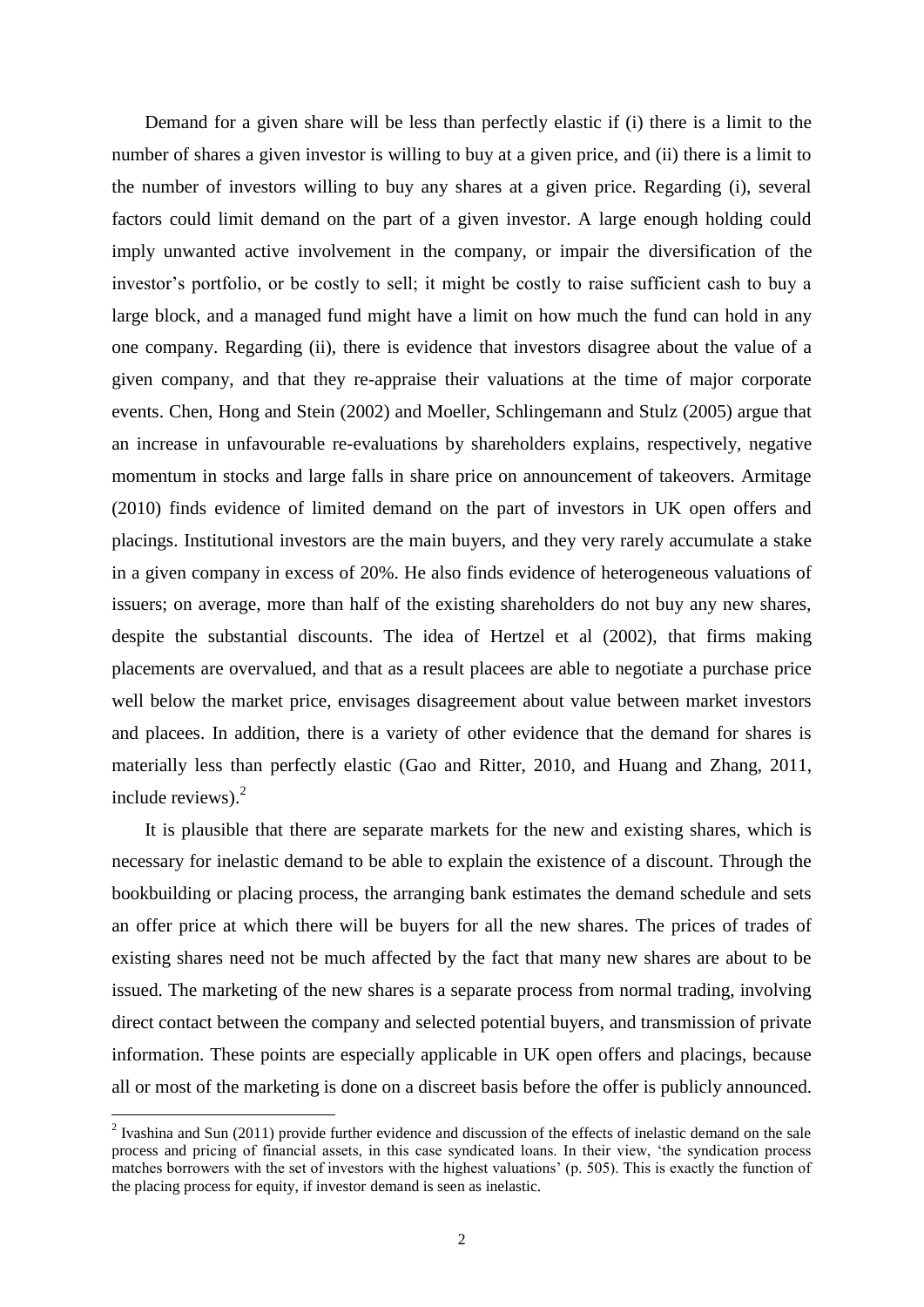The impending issue is price-sensitive information, and investors who agree to become informed about the issue also agree not to trade in the relevant company's shares until after the issue is announced. Only investors contacted by the arranger should know about the issue during the pre-announcement marketing process. Investors ignorant of the offer will continue to trade shares via the normal market process. Hence, there is a separation between the primary market for new shares and the secondary market for existing shares during the preannouncement marketing period, at the end of which the offer price is set. Huang and Zhang (2011) discuss why the primary and secondary markets are partially separate in the case of US firm-commitment offers.

An alternative view to the above is that the increase in the supply of shares will drive down the market price of the *existing* shares during the period in which the new shares are being marketed. There will be temporary 'price pressure'. Inelastic demand reduces the offer price because it reduces the market price at the time the offer price is set. Loderer, Cooney and Van Drunen (1991) report a negative average abnormal return on the announcement of firm- commitment offers by regulated firms. They argue that as information asymmetry is low for such firms, the price fall is partly explained by inelastic demand. Altinkiliç and Hansen (2005) and Meidan (2005) find weak evidence of temporary price pressure during the bookbuilding period in firm commitments. Gao and Ritter (2010) argue that the purpose of the marketing effort during firm commitments is to increase demand elasticity in order to reduce downward pressure on the share price.<sup>3</sup> These papers ignore the existence of discounts in firm commitments. The implication is that the main potential impact of inelastic demand is on the share price rather than on the discount. This approach is easier to justify when the mean discount is 3%, as in firm commitments, than when the mean is 26%, as in open offers and placings. In addition, there is no existing evidence for price pressure in open offers and placings. The average abnormal return is positive on announcement of both types of offer, contrary to the predictions of the price-pressure explanation.

An important potentially competing explanation for discounts, beyond inelastic demand and illiquidity, is information asymmetry.<sup>4</sup> Numerous studies find that discounts are related to variables interpreted as proxies for the transparency of the issuing firm. Despite the intuitive appeal of information asymmetry as an explanation for discounts, there is no accepted theory

<u>.</u>

<sup>&</sup>lt;sup>3</sup> Several early papers hypothesise that, if the negative average abnormal return on announcement of firmcommitment offers is due to inelastic demand, there should be a negative relation between the abnormal return and the relative offer size. The evidence is mixed; Armitage (1998) includes a brief review.

<sup>&</sup>lt;sup>4</sup> Information asymmetry could be a reason for inelastic demand: lower transparency could result in fewer investors who would consider buying the shares, and greater heterogeneity of investors' valuations.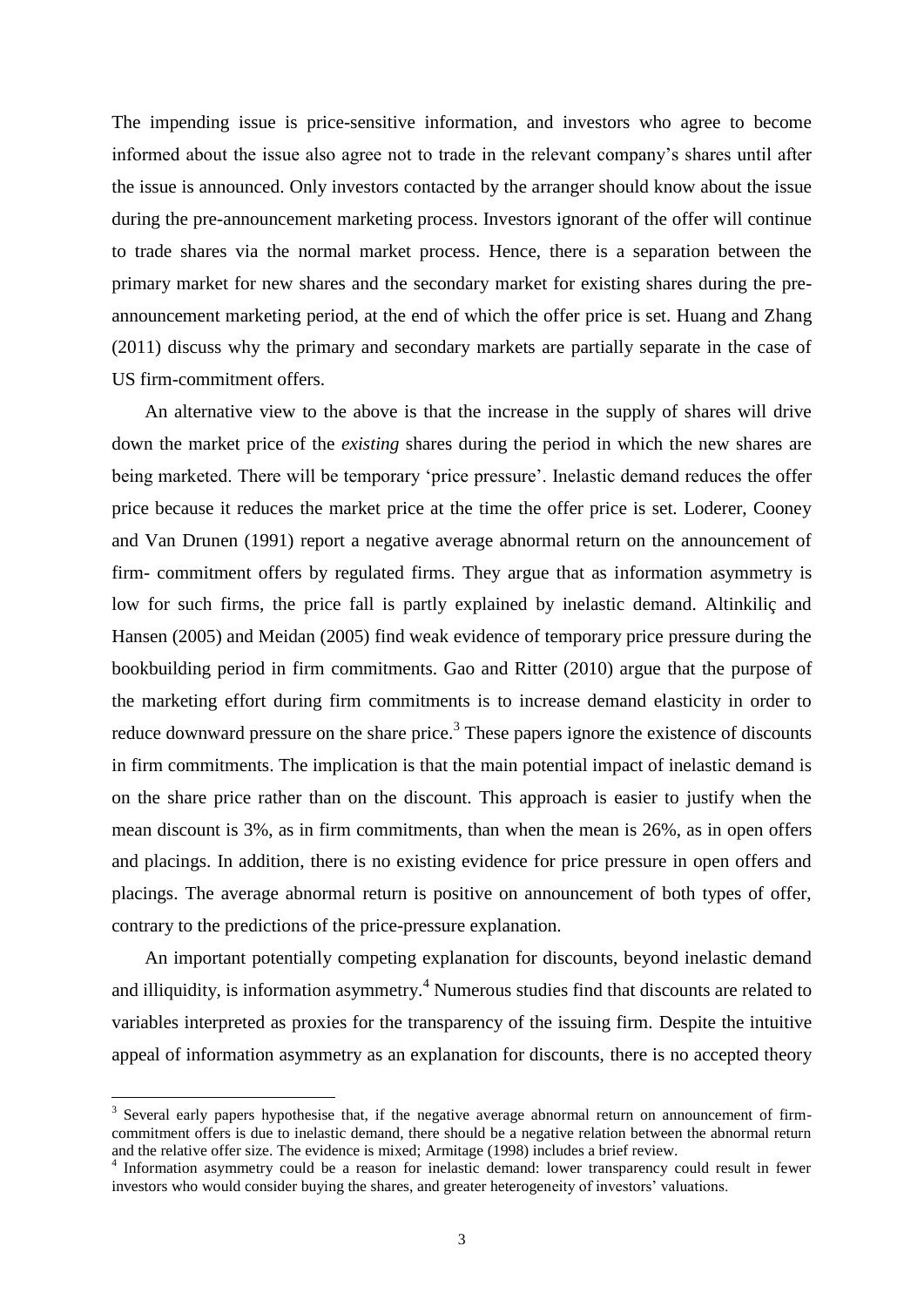that links the two. The well-known Myers-Majluf (1984) theory, which assumes information asymmetry, predicts a fall in the market price on announcement of the issue, but it does not predict the existence of a discount. Hertzel and Smith (1993) argue that discounts in private placements are compensation for the cost to placees of investigating the issuer, a cost which is necessary in order to reduce uncertainty about the value of the issuer. But this explanation has not gained acceptance, partly because the size of many placement discounts would imply implausibly large costs of investigation (Barclay, Holderness and Sheehan, 2007).

A third possible explanation, at least for some discounts, is that the issuer is in financial distress. There are at least two reasons why distress might affect the discount. First, both agency costs and information asymmetry could be more severe for firms in distress. Second, in cases of severe distress, where the alternative to raising equity is likely to be bankruptcy, we might expect suppliers of external equity to be able to extract additional value for themselves, beyond that available in an offer by a non-distressed issuer. External capital is needed to maintain the value of the issuer as a going concern. Some or all of this goingconcern value would be lost if the issuer were to enter bankruptcy proceedings. Knowing this, an external investor should be able to bargain to obtain some of the going-concern value that would be lost in the absence of external funds.

Our research investigates the extent to which variables linked to the above three explanations can explain cross-sectional differences in discounts. In particular, we seek to test whether discounts are explained better by inelastic demand or by information asymmetry. We calculate eight proxies for demand elasticity, namely three measures of offer size in relation to the size of the issuer, four measures of liquidity, and issuer size. We also attempt to isolate the impact of information asymmetry on discounts. Four variables are calculated which ought to proxy for information asymmetry, but which are not measures of inelastic demand or liquidity. Three are measures of earnings quality; they are among the measures calculated by Lee and Masulis (2009), who study the impact of information asymmetry on the direct costs of SEOs.

All the proxies for inelastic demand are statistically significant individually, both in a simple univariate test and in multivariate regressions that include the non-elasticity variables. However, tests show that multicollinearity is a problem in regressions that include combinations of the elasticity variables, with the consequence that some of the elasticity variables do not exhibit consistent levels of significance across different regression specifications. In view of this problem of multicollinearity, we use principal components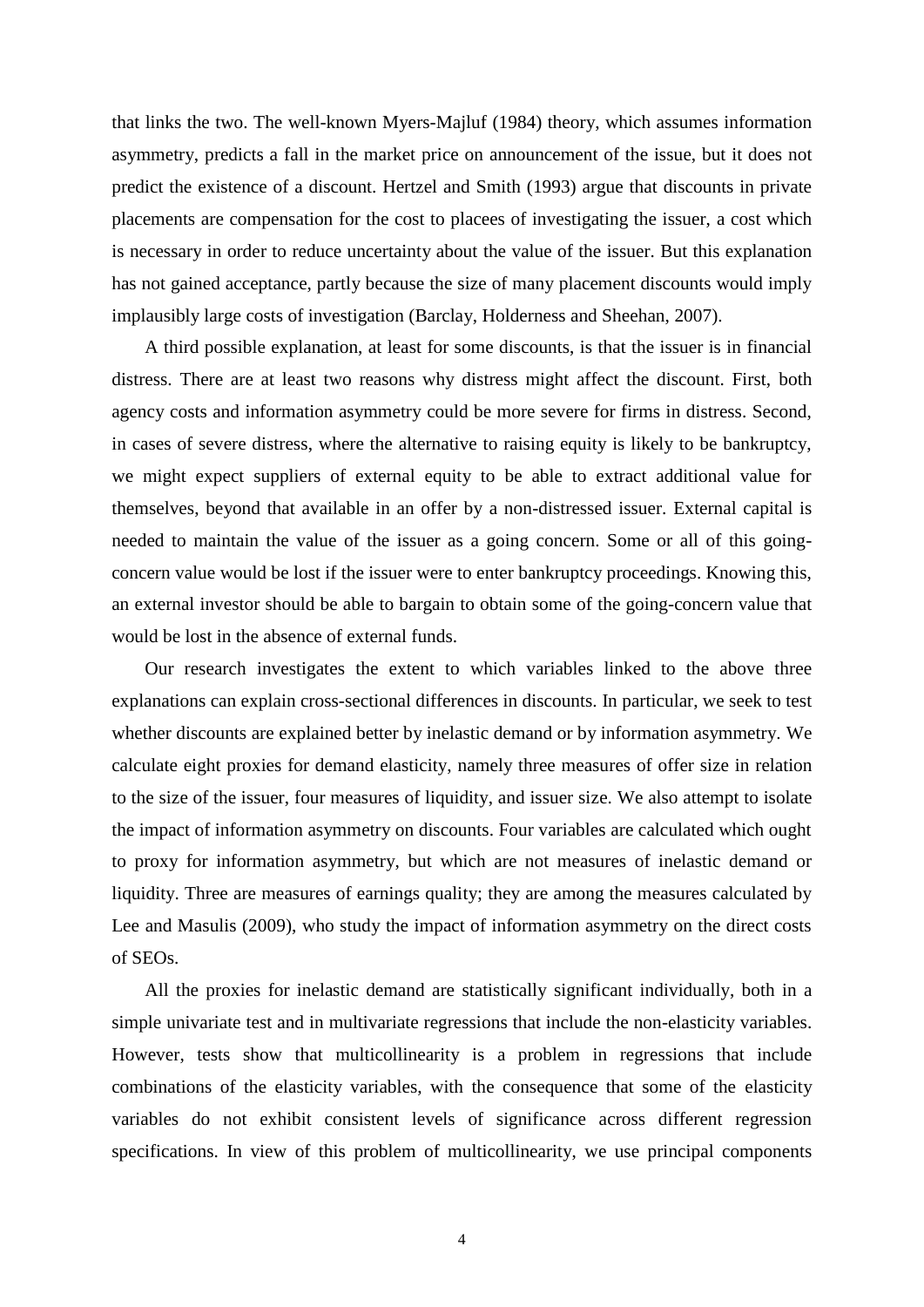analysis to create a single elasticity variable derived from seven of the individual variables.<sup>5</sup> This single variable is the first principal component, and it is always highly significant. In contrast, none of the four measures of information asymmetry is significantly related to the discount in a multivariate setting, though there is some univariate evidence of a relation between earnings quality and discount. We find, in addition, financial distress has a major impact on the discount.

The results show very clearly that differences across shares in elasticity of demand or liquidity are able to explain variation in discounts. Financial distress is an additional significant explanatory variable. In contrast, differences in information asymmetry have little explanatory power. A possible explanation for the latter finding is that our proxies for information asymmetry are unreliable due to data limitations. Quantile regressions indicate that the variables have most explanatory power for large discounts, though the elasticity variable is significant in all the quantiles.

The importance of demand elasticity and financial distress is not as evident in existing research, most of which is on US firm-commitment offers or on private placements. This is partly because institutional differences mean that there are more possible explanations for discounts in US than in UK SEOs, as mentioned above. The contrast between firm commitments and placements also matters. Discounts are small in firm-commitment or public offers, and much less varied than in UK SEOs. We offer two suggestions why inelastic demand does not result in large or varied discounts in firm commitments. First, companies choosing firm commitments are much larger than those choosing private placements, and larger size is associated with greater elasticity of demand and liquidity of the shares.<sup>6</sup> Second, firm-commitment offers are marketed by an underwriting syndicate during the public bookbuilding period, with the purpose of creating demand (Gao and Ritter, 2010; Huang and Zhang, 2011). In UK open offers and placings the pre-announcement marketing is conducted on a private basis, typically be a single bank. It is possible that arranging banks place less reliance on marketing to generate demand, and more on the discount, than is the case in the USA.

Discounts in private placements are much larger. However, they are not viewed as arising from inelastic demand, because there are usually only one or two buyers, and because the restriction on re-sale of the new shares in US placements is on its own a possible reason

<sup>&</sup>lt;sup>5</sup> Principal components analysis has not been used in previous research on discounts in SEOs, but the nature of our investigation and of the results mean that it is a natural step to deploy this technique.

<sup>&</sup>lt;sup>6</sup> In the sample of Chen, Dai and Schatzberg (2010), the median firm-commitment issuer has a book value of assets that is 14.7 times larger than the median placement issuer (p. 108).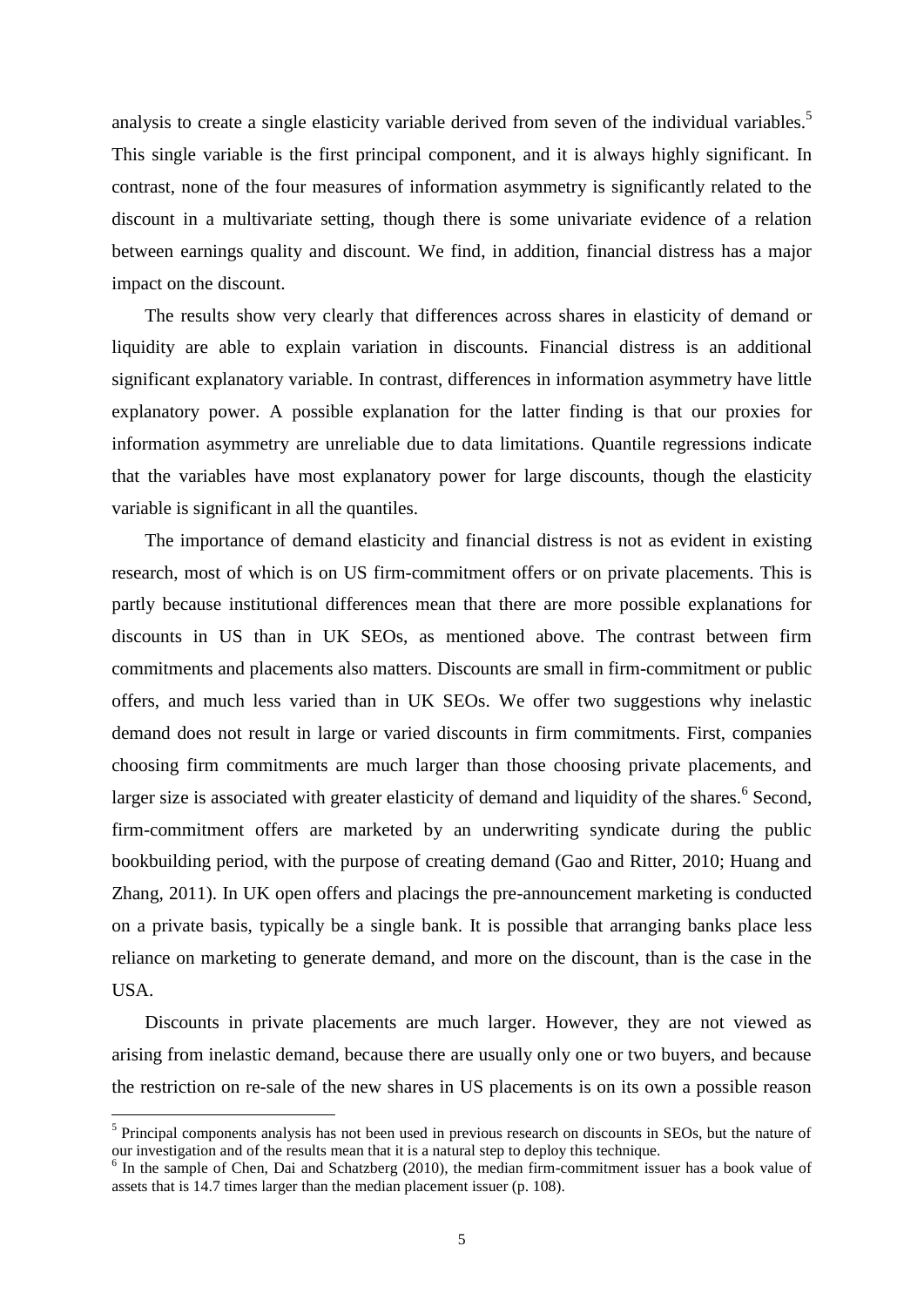for large discounts. There is no restriction on selling the new shares in UK SEOs, and there are normally at least 20 buyers in open offers and large placings.

Financial distress has not been identified as an important explanatory variable in studies of discounts in US SEOs. That might be because its impact is on the choice of issue method and type of security issued. Many distressed US companies choose a private placement rather than a public offer, or an issue of convertible securities, or a placement combined with warrants (Chen, Dai and Schatzberg, 2010). In the UK, distressed companies tend simply to issue 'straight' equity at a deep discount.

The next section outlines the relevant SEO procedures and reviews previous research on discounts. Section 3 explains the research method and data. Section 4 presents the results on discount and on cost. Section 5 concludes.

#### **2. Background and previous research**

### *2.1 Types of offer*

1

Since much of the existing evidence is from the USA, a little background is needed on UK SEOs. In an *open offer* the shares are placed by private negotiation - a discreet bookbuilding process - before the offer is formally announced. Investors who have been contacted by the arranging bank, and who wish to buy shares, provide verbal agreements to buy before the announcement, and the agreements are normally signed on the announcement day. The shares are then offered on a pro rata basis to existing shareholders after the announcement, and the offer is open for at least two weeks. The entitlements to buy new shares cannot be traded, unlike in a rights issue. In a *placing*, the process is the same except that there is no pro rata offer following the announcement. The offer price in both types of offer is normally set the day before the offer is publicly announced. The new shares are issued the day after the extraordinary general meeting that is normally necessary to authorise the open offer or placing; this meeting is held three to four weeks after the announcement.<sup>7</sup>

In both types of offer, there are typically at least 20 buyers, the bulk of which are investing institutions (Armitage, 2011). Discounts are substantial and there is wide variation across issues. The discount is a cost to shareholders who do not buy new shares, or do not take up all of their entitlement in an open offer. For example, if the share price before the

<sup>7</sup> Two other issue methods are employed in the UK. In a *rights issue*, shareholders can sell their rights, and because of this, the cost of the discount to nonsubscribers depends in part on the cost of selling the rights. In an *accelerated bookbuilding*, the arranging bank announces the issue and invites institutional investors to bid for the shares. The book is usually closed within one day. This latter method tends to be used by large companies to raise small amounts of equity in relation to their size. Discounts are small (a few per cent). We do not examine either rights issues or accelerated bookbuildings.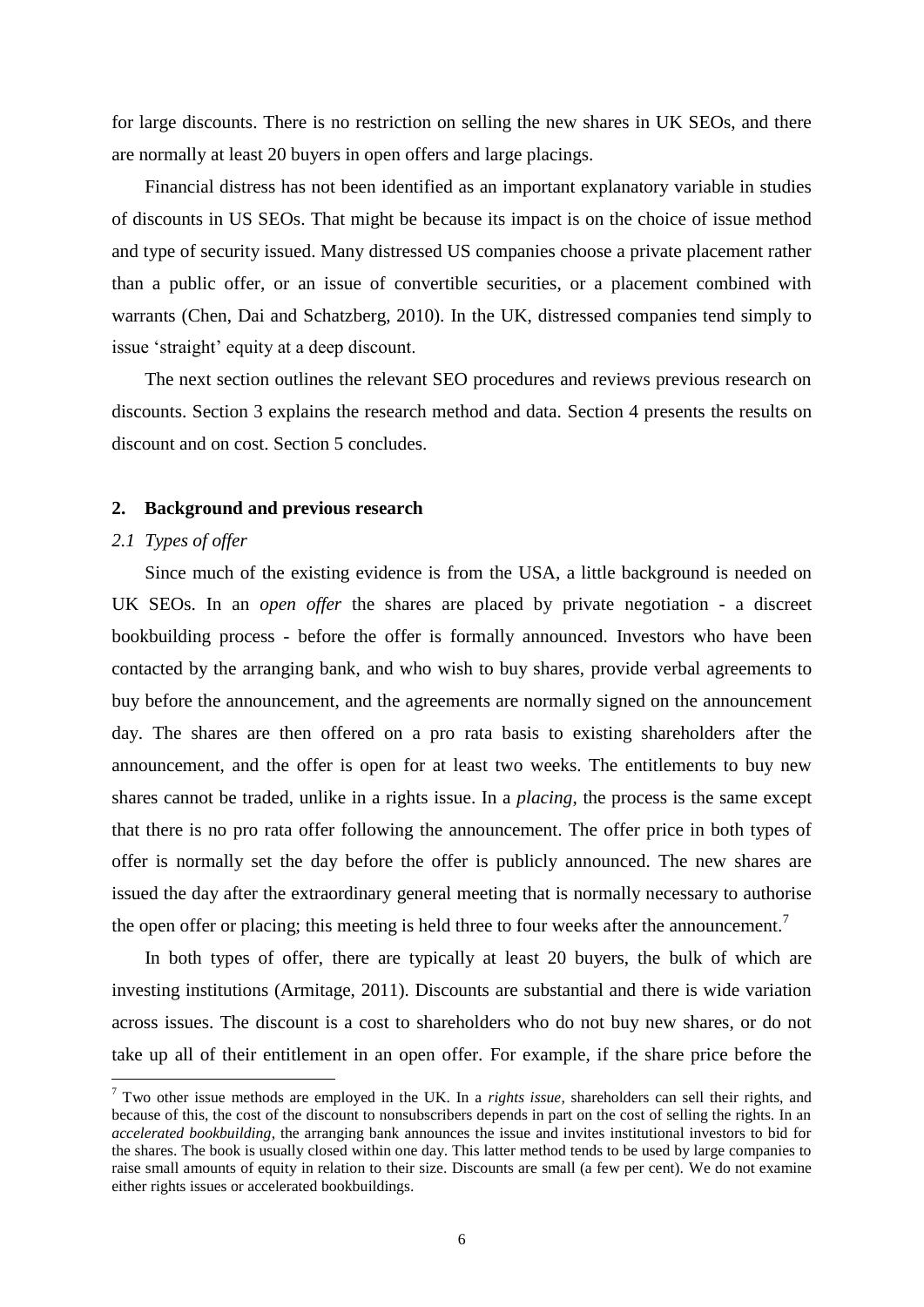announcement of the issue is £1.00, the offer price is £0.90, and the share price remains at £1.00 after the announcement, the reward to buyers of the new shares is 11% of the offer price. The share price might be expected to fall because of news of the discount. However, the average abnormal return is positive on announcement of open offers and placings (Armitage, 2012, includes a summary of the evidence). If the share price does not fall, it might appear as though nonsubscribers do not lose because of the discount. But if the offer price in the example had been higher than £0.90, and all else had been the same, the share price would have been higher than £1.00 after the announcement.<sup>8</sup>

Turning to US SEOs, in a *firm-commitment* or *public offer*, the new shares are sold via a bookbuilding process which starts when the offer is announced and ends three or four weeks later, just before the shares are issued. The offer price is set the evening before the issue date. Since the early 1990s the offer price has been set on average 3% below the market price as at the close of the day before the issue date. Most discounts are clustered within a few percentage points of 3% (Altinkiliç and Hansen, 2003, Figure 1). In a *private placement*, the shares are placed by private negotiation with one or a few investors. The new shares initially are not registered with the SEC, and they cannot be sold until they are registered, except via private negotiation. In recent years private investment in public equity (PIPE) placements have become the norm. Registration typically occurs within 60 days of signing the placement agreement, instead of after the one-year delay that applied in earlier placements (six months from February 2008; Maynes and Pandes, 2010). The lead investor in US placements is usually a private-equity, venture-capital or hedge fund, or an individual, or another company. Participation by mainstream institutional investors is limited, in contrast to the case in UK open offers and placings. The average discount to the market price in private placements was around 16% in the 1990s and 10% in the 2000s (Huson, Malatesta and Parrino, 2009), but nearly one fifth of US placements are made at a premium (Dai, 2007). So discounts in placements are much larger and more variable than in public offers.

Open offers and placings resemble US firm commitments in that the new shares are bought by more than one or two buyers, following a bookbuilding process (although bookbuilding is discrete in the UK and is normally completed before the issue is publicly announced). However, the discounts in open offers and placings are much deeper and more variable than in firm commitments, resembling those found in US private placements.

<sup>&</sup>lt;sup>8</sup> No change in the share price implies either that the issue and its offer price of £0.90 were already expected by the market, or that good news was announced at the same time as the issue, which offset the impact of selling new shares at below the market price. Either way, an offer price higher than £0.90 implies an increase in the share price on announcement.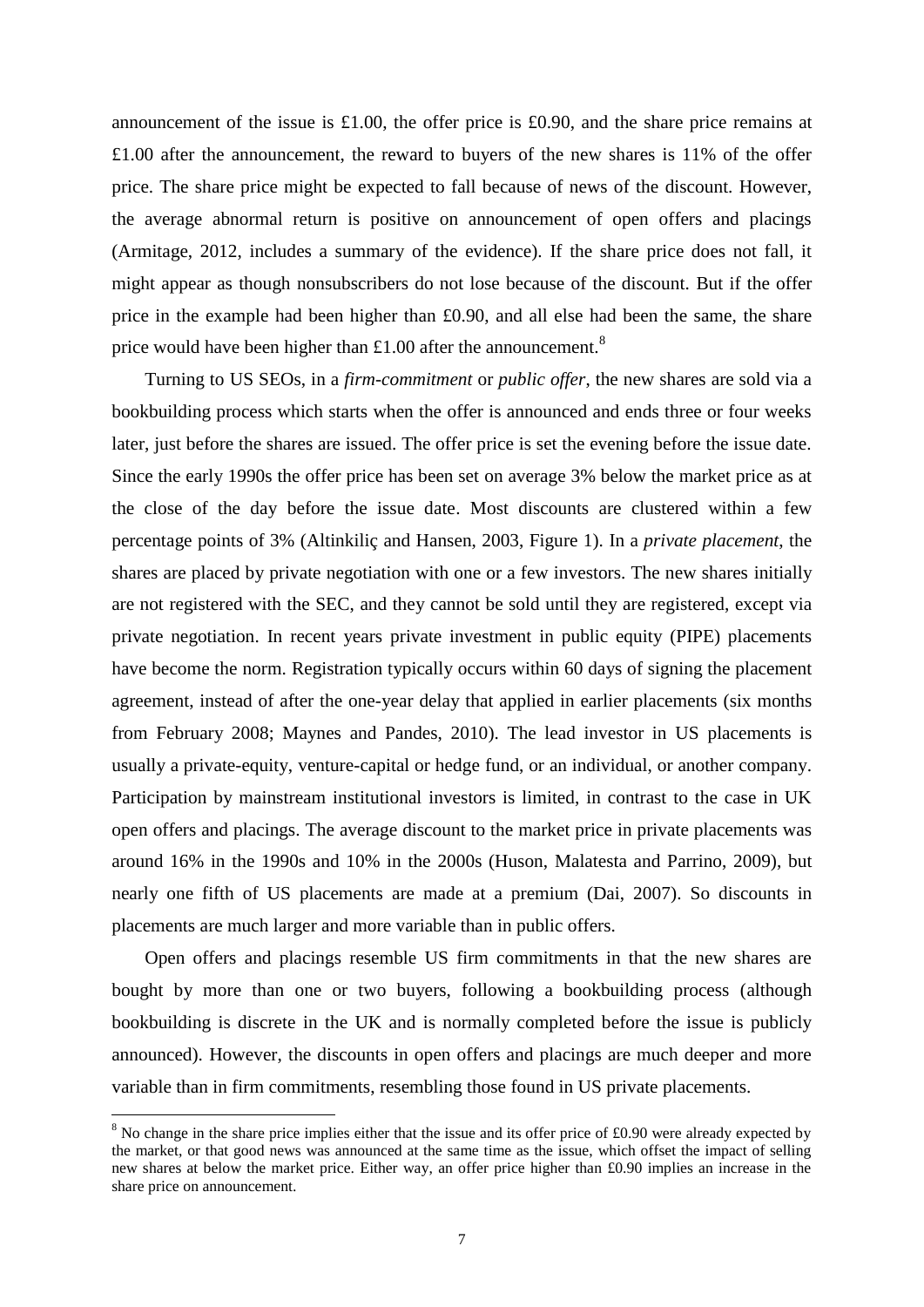#### *2.2 Determinants of discounts*

<u>.</u>

Several explanations for discounts in SEOs have been proposed. Here we discuss those which are potentially important for UK open offers and placings. Explanations which do not apply, or which are unlikely to be important, are reviewed in the Appendix.

*Inelastic demand.* A larger offer in relation to the size of the issuer is associated with a deeper discount, and this is often seen as evidence for inelastic demand in firm-commitment offers (for example, Corwin, 2003). Intintoli and Kahle (2009) find that relative size is a more significant explanatory variable when offer size is measured as a proportion of the free float, which supports the inelastic-demand interpretation. Huang and Zhang (2011) view the number of lead underwriters as a proxy for marketing effort, and they argue that the benefit of marketing is greater elasticity and a smaller discount. They find a negative relation between the discount and the number of co-lead underwriters. They also show that if an investor has a prior relationship with an underwriter, this increases the probability that the relevant investor will participate in the offer. The discount is negatively related to the number of 'relationship investors' of the lead and co-underwriters. Unfortunately, the number of colead managers cannot be used as a proxy in the UK context, because most issues have one arranger only and the maximum in our sample is three. Gao and Ritter (2010) present evidence that the marketing of the offer in firm commitments increases the short-run elasticity of demand for the shares, and that firms with relatively inelastic demand are more likely to choose a firm-commitment offer instead of accelerated bookbuilding, which involves much less marketing.<sup>9</sup>

Inelastic demand has not been considered explicitly as an explanation for discounts in placements. However, some findings are suggestive. The discount is positively related to the relative size of the issue (Hertzel and Smith, 1993; Maynes and Pandes, 2010) and to the number of placees (Wruck and Wu, 2009; Huson et al, 2009). In addition, the argument that placements exist partly to enable the placee(s) to obtain costly private information about the issuer assumes that demand at the prevailing market price from less well-informed investors is insufficiently elastic.

For the UK, Armitage (2007) studies discounts in placings of large blocks of rights to new shares that have been renounced by the shareholders entitled to them. The discounts are

<sup>&</sup>lt;sup>9</sup> Consistent with the hypothesis that the marketing effort is greater when demand is inelastic, Butler, Grullon and Weston (2005) present evidence that the direct cost of firm commitments is negatively related to the liquidity of the issuer's shares.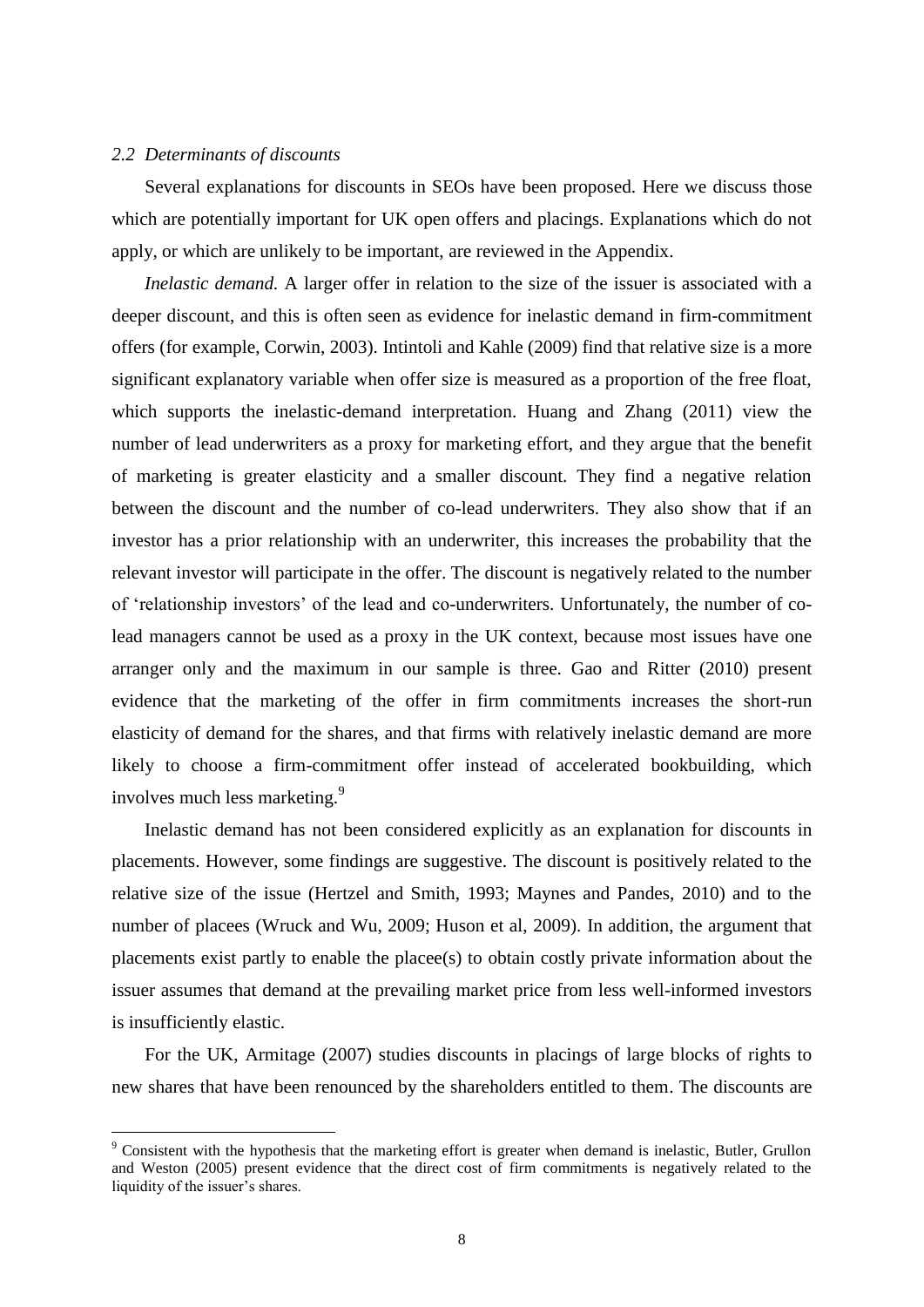positively related to bid-ask spread and relative issue size. He interprets this as evidence for inelastic demand.

The elasticity of demand and liquidity of a given share are closely linked conceptually and empirically, and causality plausibly runs in both directions. It is hard to conceive of a liquid share with very inelastic demand, or an illiquid share with very elastic demand. Proxies for elasticity, such as bid-ask spread or the price impact of share trades, are also measures of liquidity. For these reasons we do not try to distinguish between demand elasticity and liquidity as explanations for discounts. Information asymmetry, on the other hand, is a more distinct concept. Information asymmetry could be a reason for a high cost of trading, as in some formal models of the bid-ask spread, and a higher cost implies lower liquidity. However, information asymmetry is not the only possible reason for inelastic demand. For empirical research, measures of information asymmetry can be constructed that are quite distinct from measures of liquidity or elasticity, as Lee and Masulis (2009) emphasise.

*Information asymmetry.* Several studies, starting with Altinkiliç and Hansen (2003) and Corwin (2003), find that the discount in firm commitments is positively related to proxies for asymmetric information. Most of these studies do not set out in a formal way why information asymmetry might result in a discount. An exception is Hertzel and Smith (1993), who argue that discounts in private placements compensate investors for costs of investigating the issuer, and that the costs increase with the opacity of the issuer. Hertzel and Smith see the opportunity for a placee to investigate the issuer, and become better informed, as a benefit of the placement method. Consistent with this idea is evidence that firms choosing a private placement tend to be much smaller and less profitable than firms choosing a firm-commitment offer (Chen et al, 2010). Similarly, greater opacity is associated with choice of a private placement instead of a rights issue in Sweden (Cronqvist and Nilsson, 2005). These findings suggest that placements are chosen by firms for which access to private information is especially valuable to investors.

An alternative explanation that is based on information asymmetry is that the placees' access to private information enables them to identify firms with overvalued share prices and to bargain down the issue price accordingly. Hertzel et al (2002), Krishnamurthy et al. (2005) and Chaplinsky and Haushalter (2010) find that, while the average long-run abnormal return after placements is negative if the shares are bought at the post-announcement market price, the benefit of discounts means that the long-run abnormal return from buying placement shares is approximately zero. There is also evidence that discounts in firm commitments are deeper in issues preceded by a large run-up of the issuer's share price (Altinkiliç & Hansen,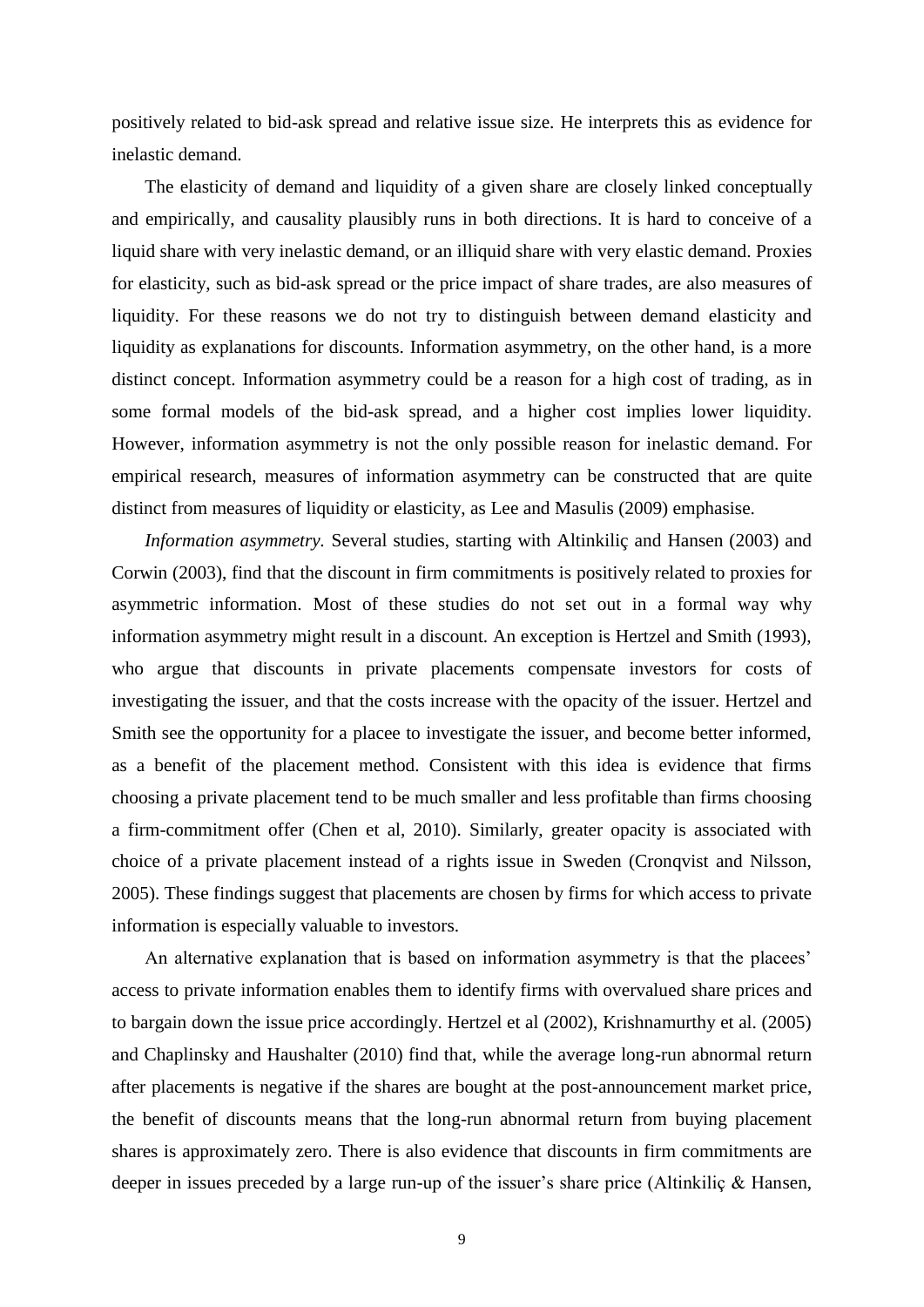2003; Corwin, 2003). Iqbal, Espenlaub and Strong (2009) report positive average abnormal returns preceding UK open offers. These results suggest that some companies time offers for when they believe they are overvalued, and that buyers of the shares can identify overvaluation.

*Financial distress.* Few existing studies include distress as an explanatory variable, although it would seem to be a natural candidate. Hertzel and Smith (1993) and Huson et al (2009) include a distress dummy in their studies of placement discounts, but they find it to be insignificant and only significant at the 5% level, respectively. However, distress is likely to be a reason for choosing a private placement rather than a public offer, and for issuing securities convertible into equity. Chaplinsky and Haushalter (2010) and Chen et al (2010) note that the majority of PIPEs are made by loss-making issuers, either because the firm is at an early stage of product development, or because it is in financial distress. Chen et al argue that PIPEs tend to be chosen as a last resort by companies that would find a firm-commitment offer impossible or more expensive. Chaplinsky and Haushalter argue that a deep discount might exacerbate adverse-selection and agency risks facing investors, in the same way as charging a high price for a loan might exacerbate such risks for a lender. They study a sample that consists of PIPEs at a discount, PIPEs with warrants attached, and issues of convertible preferred shares or debt, which have conversion terms that depend on the issuer's future share price ('resets'). Forty-three per cent of their sample consists of resets or issues with warrants. These instruments are viewed as reducing the contracting risks facing investors, and resets in particular are used in cases of severe distress.

In the light of the existing evidence, a key empirical question for UK open offers and placings is whether differences in discounts are better explained by differences across issuers in information asymmetry, or in elasticity of demand. The extent to which financial distress affects discounts also warrants investigation.

#### **3. Research method and sample**

#### *3.1 Dependent variables*

We investigate which variables can explain discounts and costs by means of univariate comparisons and cross-sectional regressions. Our primary measure of the discount is calculated in relation to the pre-announcement share price:

$$
Disc = (P_{ad-1} - P_{offer})/P_{offer}
$$
 (1)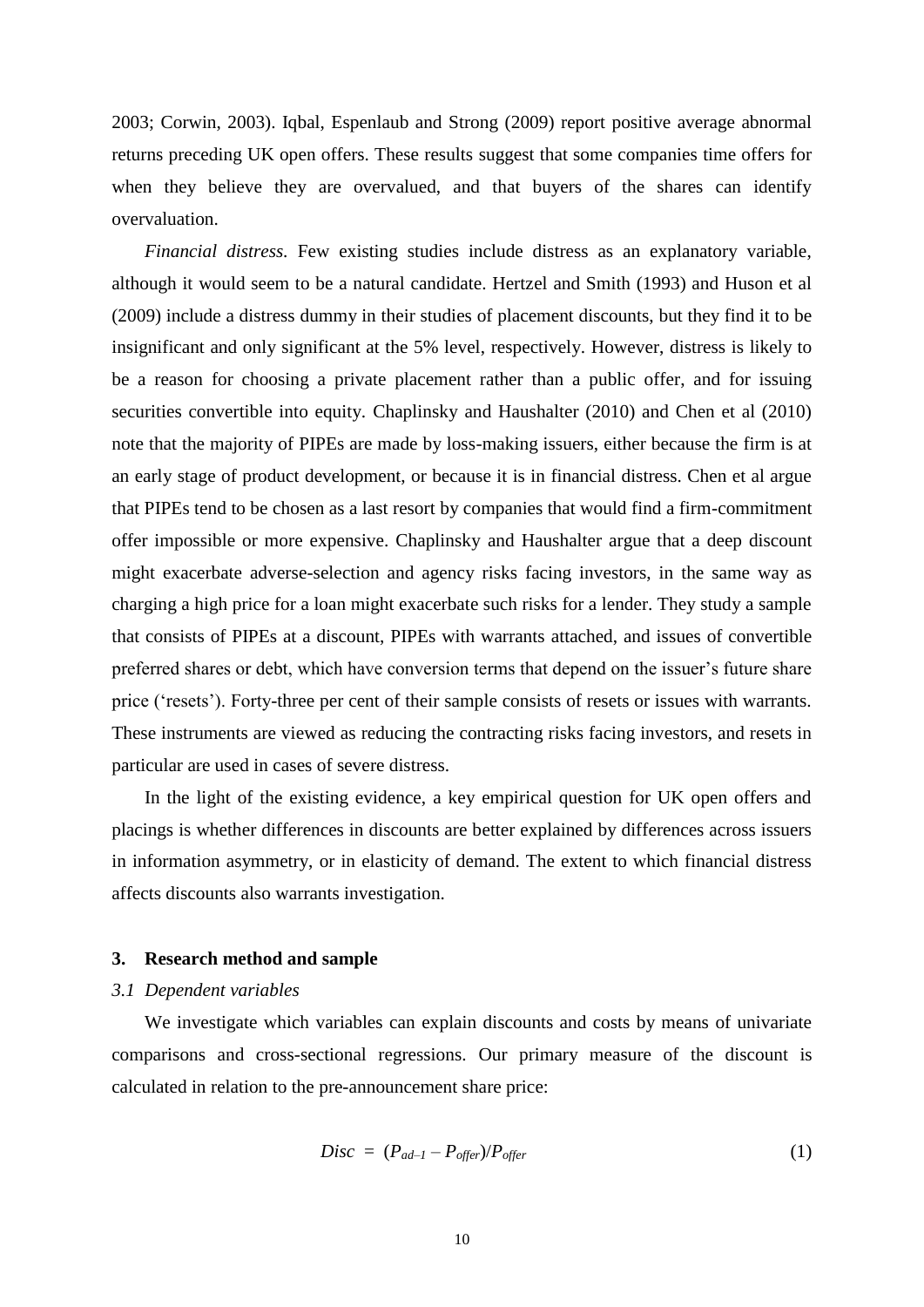where  $P_{ad-1}$  is the midpoint share price at the close of the day before the announcement day (AD), and  $P_{\text{offer}}$  is the offer price.<sup>10</sup>  $P_{ad-1}$  is taken from the prospectus, when it is stated, and otherwise from Datastream (the price is unadjusted for subsequent capital changes). Sometimes the prospectus records a pre-announcement price for a date earlier than AD–1, on the grounds that this was the last date before production of the prospectus. Since the offer price has to be set before the prospectus is finalised, and since we are interested in the determination of the discount using the last possible share price before the offer price is set, we use the price in the prospectus even if the date precedes AD–1. The Appendix provides further detail on the calculation of discounts, and describes three alternative measures.

### *3.2 Explanatory variables*

1

*Proxies for demand elasticity and liquidity of the shares*. We use three measures of relative offer size, namely the number of new shares divided by the number of existing shares, *Nnew*/*Nold* (*Relsize1*); new shares divided by the number in the free float five days before the announcement, *Nnew*/*Nfreefloat* (*Relsize2*); and new shares divided by average daily trading volume,  $N_{new}/\mu Vol$ <sub>t</sub> (*Relsize3*), where  $\mu$  is average and  $Vol$ <sub>t</sub> is volume of trading on day *t*. *μVol<sup>t</sup>* is measured over AD–250 to AD–1. At first glance, relative offer size appears to be a good proxy for elasticity because, conceptually, it is not also a proxy for information asymmetry. But smaller companies tend to make larger offers in relation to their size (Table 2), so in fact relative offer size is correlated with measures of information asymmetry.

We are able to include two of the four proxies for elasticity in Gao and Ritter (2010). First, *Inverse elasticity* is a measure of how sensitive the share price is to trading volume on a given day *t*, calculated as  $\mu$ [ $Rtn_t$ ] $\div$ ( $Vol/N_{old}$ )], i.e. it is the average of the absolute return on a given day divided by the proportion of shares in issue traded on that day, measured over AD–250 to AD–1. A larger number indicates greater inelasticity. The second measure is *Volatility*, the standard deviation of the pre-announcement abnormal returns, calculated using the variance of the errors from the market model over AD–250 to AD–1 if the data are available (a minimum of 30 trading days is required). The index model is also used as a robustness test, and it yields similar results.<sup>11</sup>

 $10$  The discount is expressed as a percentage of the offer price because this is how it is defined in most previous studies, and because the direct cost is always expressed as a percentage of the offer price. However, this definition means that a discount greater than 100% is possible. We go on to cap the discount at 100%.

<sup>&</sup>lt;sup>11</sup> The third proxy in Gao & Ritter is the proportion of the shares not owned by institutional investors as at AD– 1. The proportion of institutional ownership is available from Datastream for 310 of the 449 issues at a discount, though we are unsure about the ultimate source and reliability of these data. Because this variable is missing for many issues in our sample, and because of our doubts about its reliability, we do not include it in our reported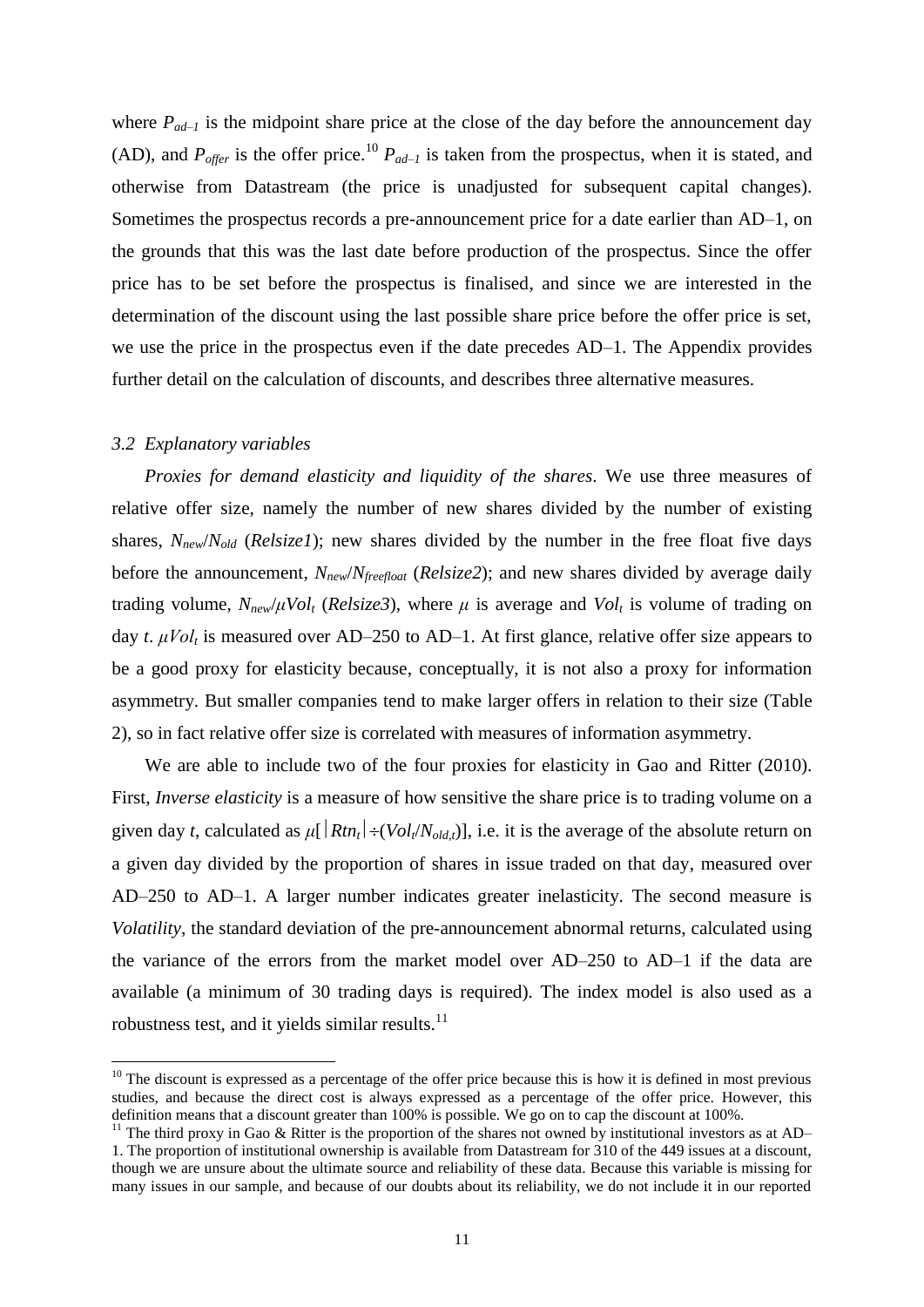Many of the shares in our sample are highly illiquid, with high proportions of days with no trades. Lesmond (2005) and Bekaert, Harvey and Lundblad (2007) find that, when illiquidity is severe, measures that incorporate daily trading volume, such as *Inverse elasticity*, are not highly correlated with the bid-ask spread and other measures of liquidity. This suggests that *Inverse elasticity* may not be a reliable measure in our sample. The preceding authors view the proportion of days with no trading as a reliable measure in illiquid markets. For this reason, we also use *%notrade*, the percentage of days with no trading during AD–250 to AD–1, as a direct measure of liquidity and elasticity.<sup>12</sup>

Finally, we include two further variables that are widely used as proxies for liquidity: the quoted bid-ask *Spread*, calculated as the average of  $(P_{ask,t} - P_{bid,t})/[(P_{ask,t} + P_{bid,t})/2]$  over AD– 65 to AD–5, and *Issuer size*, measured by *Pad–5Nold*. In summary, there are eight proxies for elasticity. Three are measures of relative offer size, four of liquidity, and one of issuer size. *Volatility*, *Spread* and *Issuer size* are also commonly used as proxies for information asymmetry.

*Proxies for information asymmetry.* We try to distinguish between demand elasticity or liquidity, and information asymmetry, by including four variables intended to measure information asymmetry unambiguously. The first is *Tangibility*, defined as (*PPE+cash*)/*assets*, the proportion of assets represented by plant, property, equipment and cash on the balance sheet for the end of the financial year preceding the year of the SEO. A higher value for this variable indicates less information asymmetry.<sup>13</sup> Although asset tangibility is widely used as a measure of information asymmetry, it is possibly not a good measure in the UK context. Some companies in the sample do not report any intangible assets on their balance sheet, in which case *Tangibility* is usually given by one minus the proportion of stocks plus debtors in total assets. This will not reflect information asymmetry unless we believe that stocks and debtors are harder to value than plant, property and equipment. The other three variables are used in Lee and Masulis' (2009) study of the direct costs of firmcommitment offers. They are measures of the quality of a firm's accounting information, which are argued to be relatively clean measures of information asymmetry. *MDD* and

analyses. We find in unreported results that non-institutional ownership is not significantly correlated with any of the other proxies for demand elasticity, and that it is not significant in either univariate or multivariate analyses. The fourth proxy in Gao and Ritter is the stock's average price impact per trade, using TAQ data. We cannot calculate this measure as we do not have data on individual trades.

 $12$  Eleven shares in the sample have no trades recorded on any of the 250 days. We exclude these from analyses involving *%notrade* and *Inverse elasticity*, as the trading data might be missing for these shares.

<sup>&</sup>lt;sup>13</sup> The source of the data for *Tangibility* is Datastream. Where *PPE* or *Cash* is missing in Datastream, the relevant numbers are taken from the accounts in the prospectus, if the accounts are provided.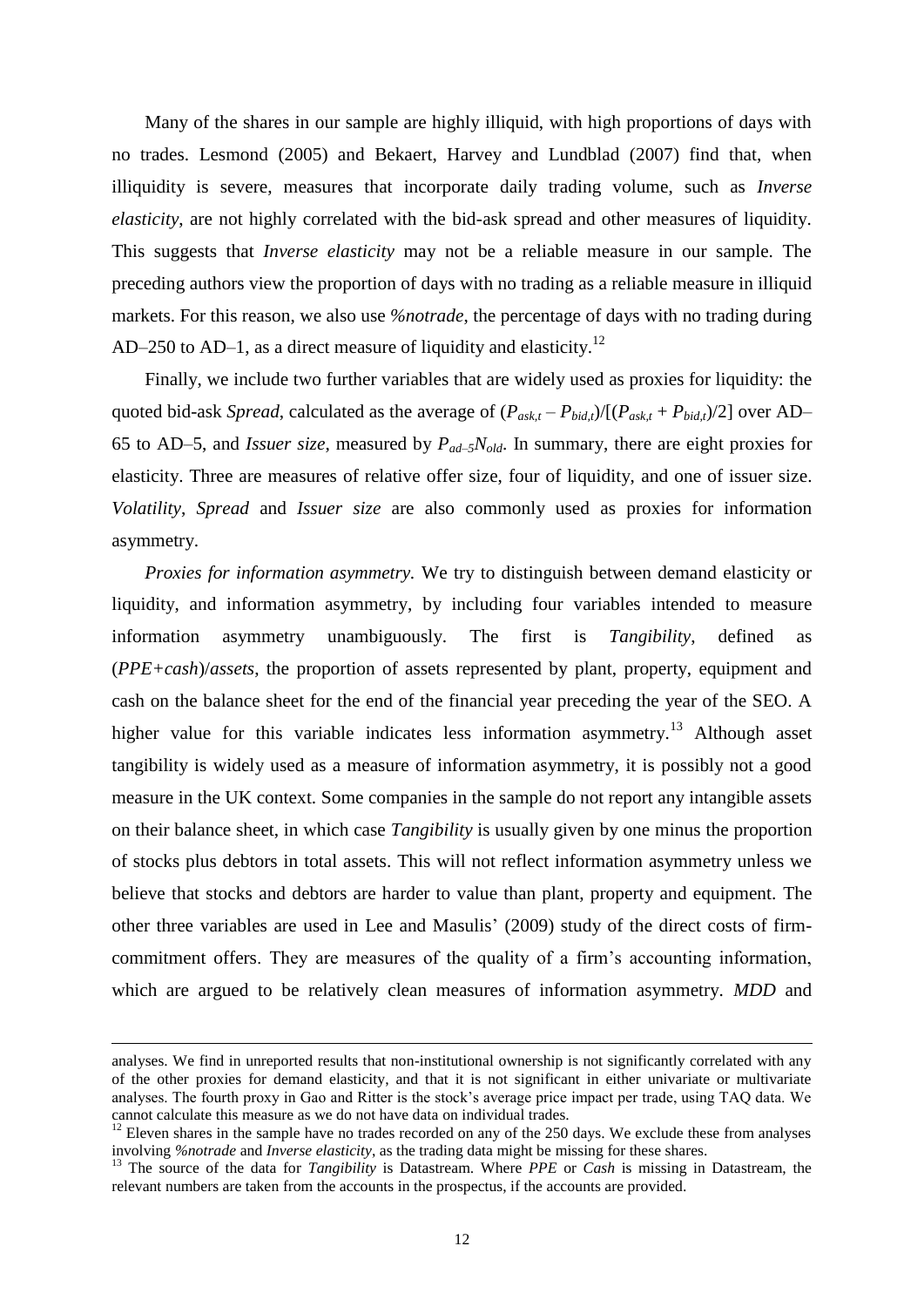*AMDD* are versions of the Dechow and Dichev (2002) measure of earnings quality; *ADA* is a version of the Kothari, Leone and Wasley (2005) measure of discretionary accruals. The calculation of the three earnings-quality variables is described in the Appendix. These measures are secondary in Lee and Masulis (2009), in that they are used for robustness checks of their main results. Both of the primary measures in Lee and Masulis require eight consecutive years of accounting data per firm, up to the year of the SEO. This requirement is met for only a small minority of the firms in our sample.

*Proxies for financial distress*. Three mutually exclusive dummy variables are included that indicate the financial status of the company. *Distress* = 1 if the prospectus says the issuer is likely to go into liquidation unless the issue proceeds; *Loss* = 1 if the issuer has made a pretax loss in the two financial years preceding the issue; *Plannedloss =*1 if the issue has made losses in the past two years, but the losses appear to be expected because the company is at an early stage of development and sales are zero or very low. A positive relation is expected between the discount and each of these dummy variables. The relation should be weakest for *Plannedloss*.

*Control variables.* Several control variables are included. The first is a dummy to capture the effect of any market timing by issuers:  $Highrunup = 1$  if the abnormal return on the share calculated during AD–60 to AD–1 is in the top decile when shares are ranked by preannouncement abnormal return. If some companies time their issues following an exceptional run on their shares, they may offer a deeper discount to counteract potential investor concern about overvaluation. The second is a dummy variable to identify underwritten issues: *Underwritten*  $= 1$  if the issue is underwritten in full or in part by the arranging bank. It is possible that the discount will be set deeper in an underwritten issue, in order to reduce the risk to the arranging bank.<sup>14</sup> We also include dummy variables for year of issue and industry of the issuer (the results are similar without these dummy variables).

### *3.3 Sample*

1

Our initial sample consists of all open offers and placings with a prospectus by UKregistered companies during the ten years 1999-2008. Lists of share issues are available from Perfect Information and from the London Stock Exchange website. Data about the issue are hand-collected from prospectuses, obtained from Perfect Information and Companies House,

<sup>&</sup>lt;sup>14</sup> In a previous version we include a low-price dummy: *Lowprice* = 1 if  $P_{ad-1}$  < 20p, and zero otherwise. This is intended to control for the effect of rounding in setting the offer price, if any. It is a significant variable in some regression specifications. However, *Lowprice* is a proxy for information asymmetry, distress, and illiquidity, and because of this muddiness about what *Lowprice* measures, we exclude it.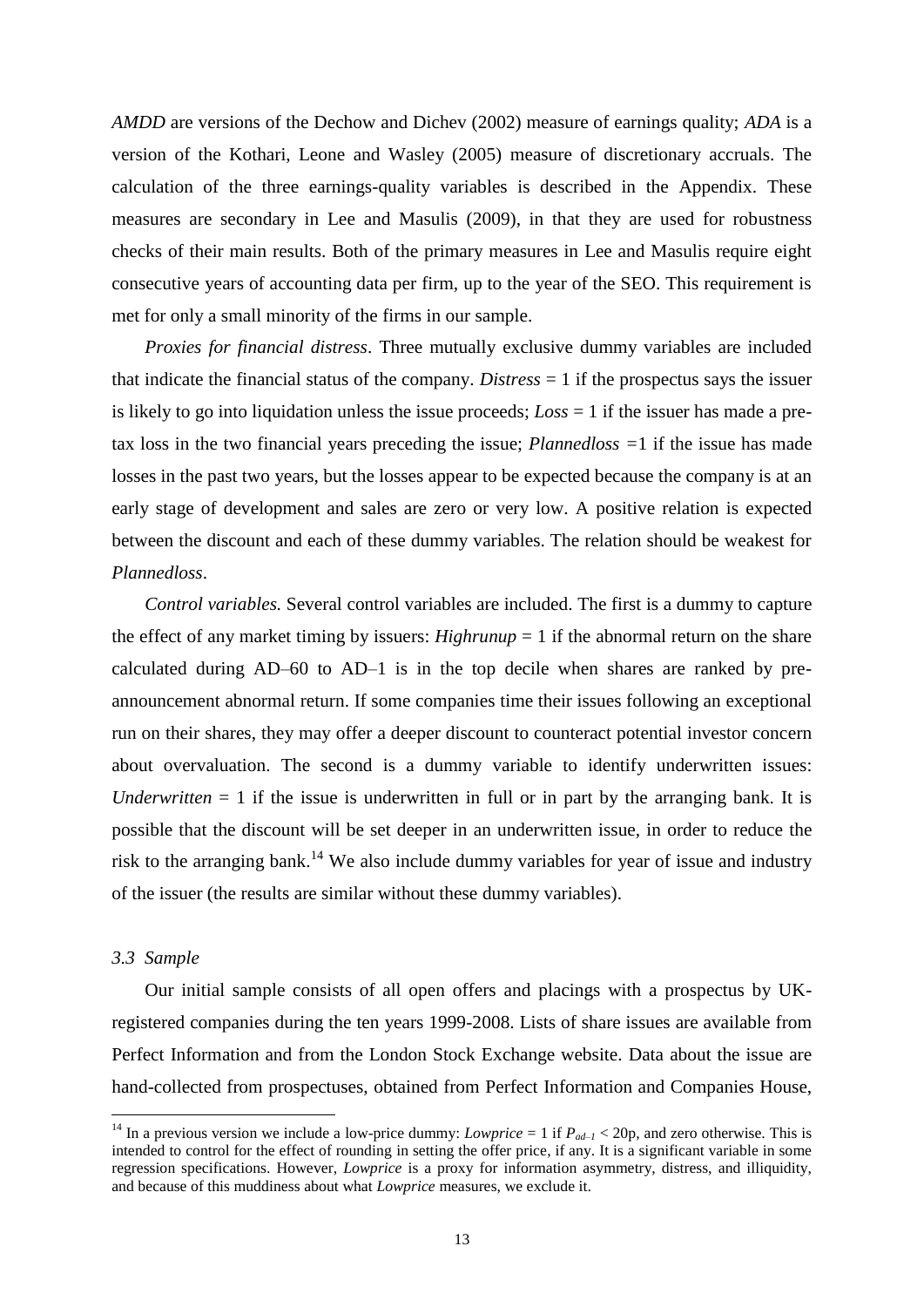and market and accounting data are from Datastream. We require issues to have a prospectus in order to have a reliable source of information about the issue, and to ensure that the issue is worth more than five per cent of the existing equity (placings of five per cent or less do not have a prospectus). We exclude issues (i) by an investment trust or other investment vehicle; (ii) which lack basic information such as a clear announcement date; (iii) where the issuer's shares have been suspended from trading; (iv) where the issuer's share price is three pence or less on the day before the announcement. This last exclusion is to reduce the impact of rounding on percentage discounts when the price is very low. Recorded market prices include tenths and sometimes hundredths of a penny, but the smallest unit in the offer price is half a penny. Many US studies exclude issuers with a share price of two dollars or less. But a similar cut-off, say of one pound, would result in the exclusion of over half of our sample.

### Table 1 around here

We are left with 498 issues; 338 open offers and 160 placings. Table 1 presents descriptive statistics. Open offers were more common than placings (worth in excess of 5% of the equity) during 1999-03, but placings were more common during 2004-08 (see Panel A). The mean discount across the full sample is 22.9%, and the mean for open offers is a little higher than that for placings.

Forty-nine of the issues are at a premium, ie  $P_{ad-1} \leq P_{offer}$ . We argue that it is preferable to exclude the issues at a premium, because many of them are different in nature from the issues at a discount. In 24 of the issues at a premium, at least 25% of the new shares are placed with one or a few buyers who are named in the prospectus. The main buyer is an operating company in seven cases, a private-equity or privately owned investment company in six cases, and a director or directors in 11 cases. Of the remaining 25 issues at a premium, 15 are not underwritten despite being at a premium, which strongly suggests the presence of an undisclosed major buyer willing to pay the premium. When there is a single main buyer who is willing to pay a premium, it is likely that the buyer expects to add value or to obtain private benefits. Hence, we would not expect variables intended to explain discounts and fees to be as relevant for explaining premiums.

Panel B of Table 1 reports descriptive statistics for the sample excluding premiums (all the subsequent analyses exclude premiums). The mean (median) discount in this sample is 25.9% (10.5%), and the mean cost of issue is 8.4% (6.7%). Thus the median cost of the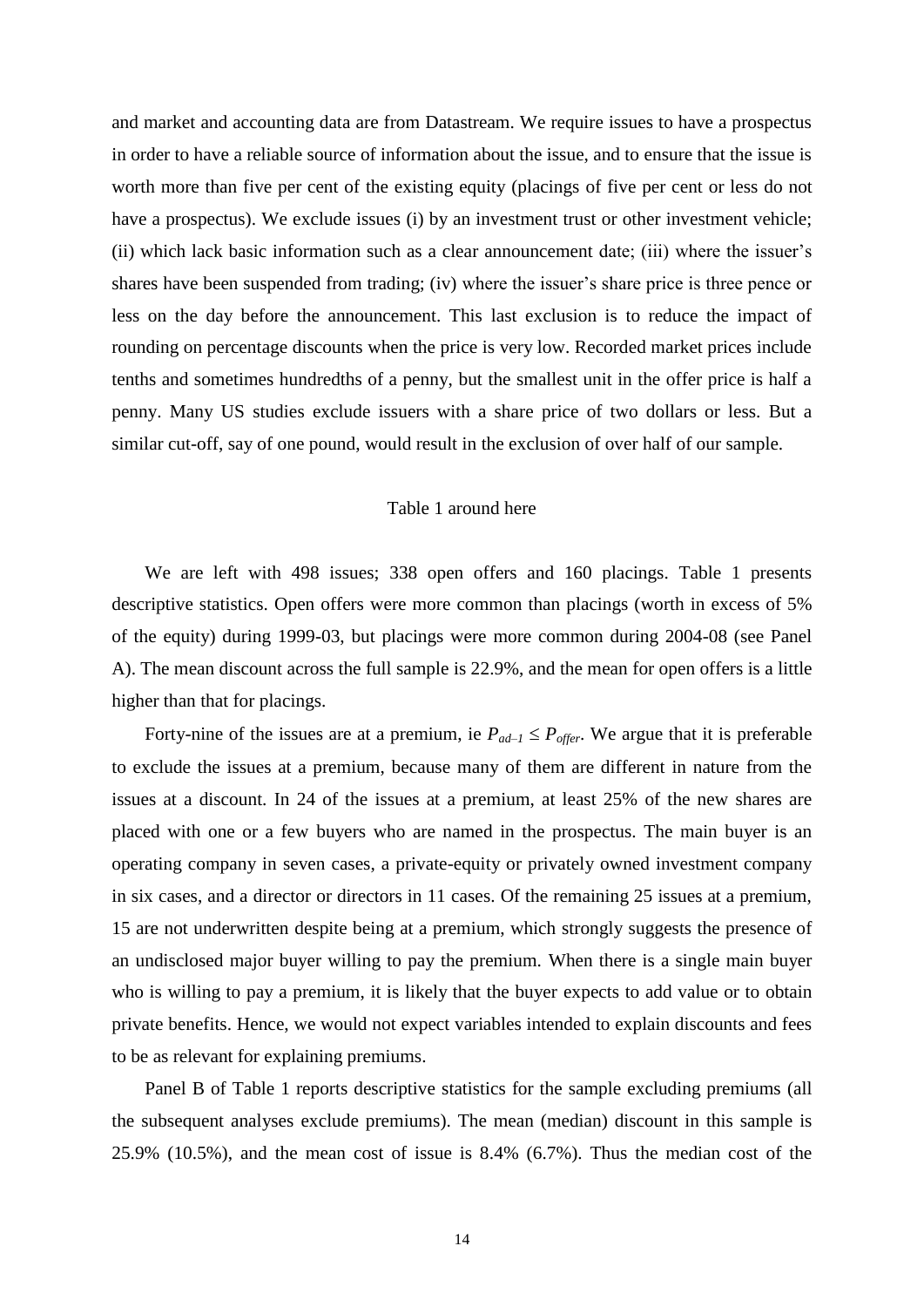discount per new share to a shareholder who does not subscribe for new shares is 57% greater than the median cost in fees. The typical issuer is quite small, with illiquid shares; the mean market capitalisation is £81m (£32m) and the quoted bid-ask spread is  $6.4\%$  (5.0%).<sup>15</sup> The relative offer size, is 92% (38%) measured by new shares divided by existing shares, and 537 (195) times measured by new shares divided by daily trading volume. Unfortunately, missing data reduce the sample size materially for *Relsize2*, *%noninst*, and the three measures of earnings quality.

Several of the variables display extreme values and highly skewed distributions. To alleviate this, we use henceforth the natural logarithm of *Issuer size*, the three measures of relative issue size, *Inverse elasticity*, and *Volatility*. We cap the discount at 100%; the mean discount with the cap is 20.8% (10.5%) and the standard deviation is 26.6%. We also winsorize the distribution of the bid-ask spread at its 1st and 99th percentile values.

A final point is that warrants are not a common method of attracting investors in the UK. Only eight issues in our sample include an issue of warrants, of which two are by companies in severe distress. This differs from practice in the USA, where placements by distressed issuers quite often include warrants.

#### **4. Results**

<u>.</u>

#### **4.1 Cross-correlations**

#### Table 2 around here

Table 2 presents correlations between the discount and the continuous variables used. The highest correlations with *Disc* are for *Spread*, *Issuer size* and the three measures of relative offer size, with coefficients between 0.31 and 0.49. The highest correlations between the explanatory variables are between the measures of relative offer size, and between *Spread* and *Issuer size* (–0.71), i.e. small companies have a large spread. Relative offer size is negatively correlated with issuer size (–0.56 for *Relsize1*), i.e. smaller companies tend to make larger issues in relation to their size. Several of the other elasticity variables are moderately correlated with each other, including *Inverse elasticity* with *Spread* (0.33) and with *%notrade* (0.29), and *Volatility* with *Spread* (0.30). *Issuer size* is negatively correlated

<sup>&</sup>lt;sup>15</sup> Half of the spread is a measure of the future cost to buyers of selling their new shares. Most discounts are much larger than the half-spread for the relevant firm, indicating that the half-spread cannot directly explain the bulk of the discount. This assumes that the shares can be sold at the bid price.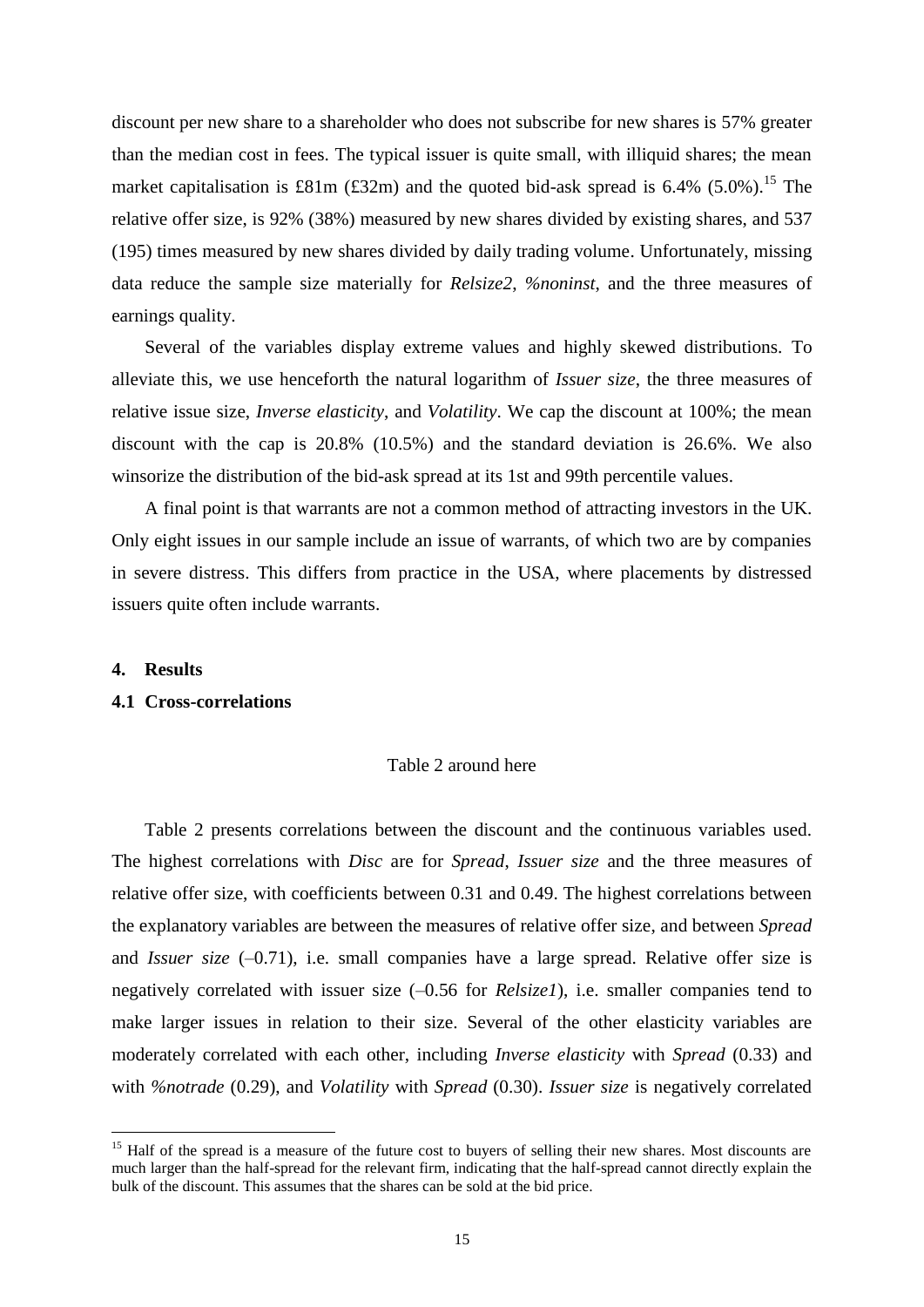to varying degrees with the other elasticity variables, as Gao and Ritter (2010) find. We note that, despite moderate levels of cross-correlation, multicollinearity is present among the measures of elasticity, as explained in Section 4.3.

Regarding the three measures of earnings quality, *MDD3* and *AMDD* are highly correlated (0.69), as expected, and both are modestly correlated with some of the other variables that might proxy for information asymmetry, including *Spread*, *Volatility* and *Issuer size.* However, *ADA* and *Tangibility* have low or negligible correlation with *MDD3*, *AMDD*, and other possible proxies for information asymmetry, suggesting that they are not reliable measures of information asymmetry in our sample. *Tangibility* and *ADA* are the variables that have the least connection with *Disc* and with the other variables.

### **4.2 Regression results**

### Table 3 around here

Table 3 shows univariate OLS regression results for all the variables except the year and industry dummies. The dependent variable is *Disc*. We expect a positive relationship between *Disc* and all the variables except *Issuer size*. All eight of the elasticity variables have coefficients with the sign expected if demand is inelastic, and the coefficients are significant with a *p*-value of 0.010 or below. The four proxies for information asymmetry have the expected sign but are much less significant; the most significant is *ADA* (*p* = 0.032). *Distress*, *Loss* and *Plannedloss* all have the expected sign and are significant, with a *p*-value of 0.010 or below. The same applies to *Highrunup. Underwritten* has the opposite sign (negative) to the sign expected, and its *p*-value is 0.001. The significance of *Underwritten* could be due to the fact that non-underwritten issues are done by smaller companies; the mean market capitalisation for non-underwritten issues is £29.9m, compared with £112.9m for underwritten issues.

#### Table 4 around here

Table 4 presents multivariate OLS regression results for a selection of models. Coefficients for seven of the elasticity variables are shown in turn, with the non-elasticity variables included. Each of the elasticity variables has the predicted sign and is significant, with a *p*-value of 0.031 or below. The eighth, *Relsize2*, is also significant ( $p = 0.000$ ), but we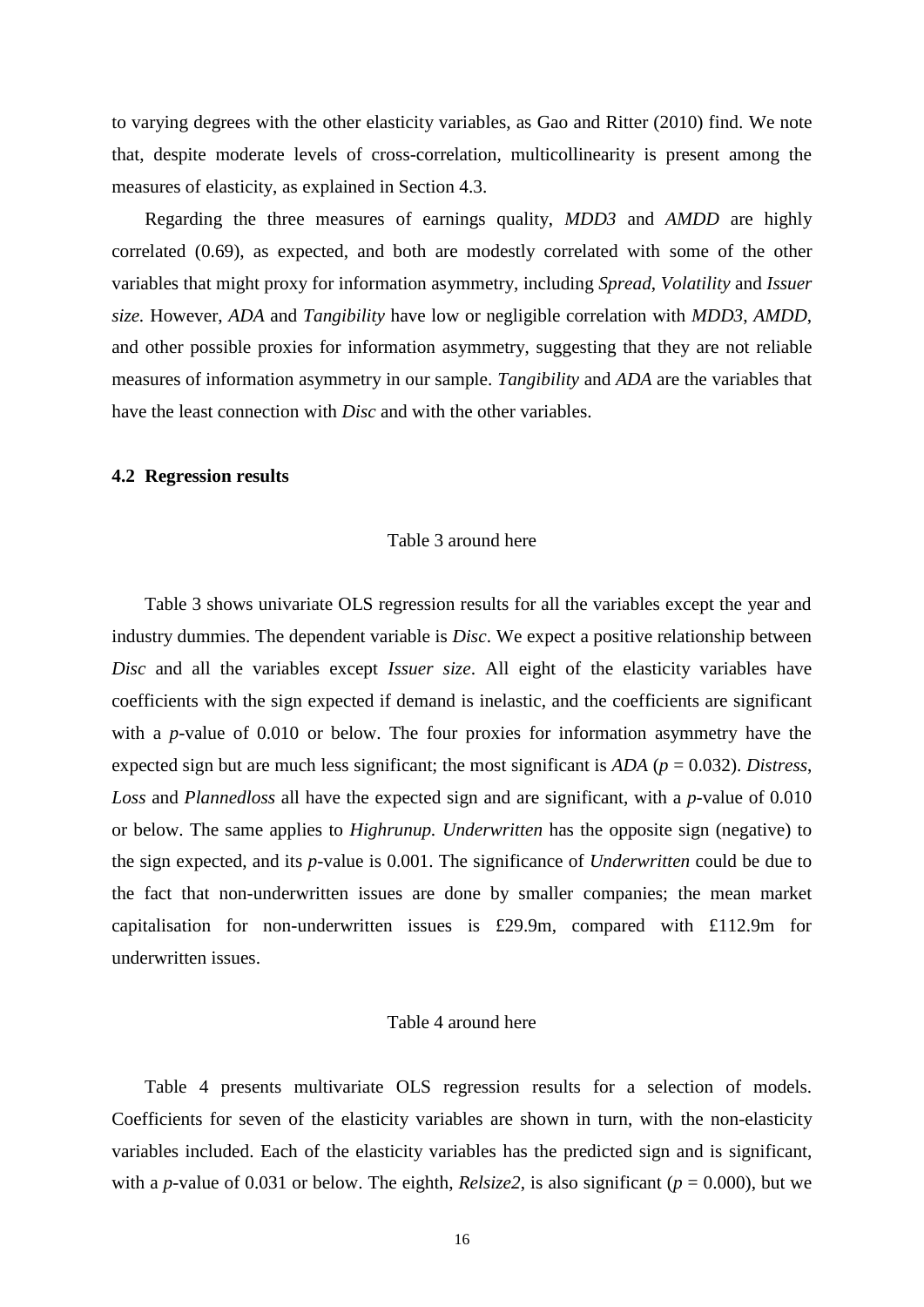do not report regressions that include this variable because the sample size is only 292.<sup>16</sup> *Inverse elasticity* has a *p*-value of 0.026. Its relatively low explanatory power is surprising, since Gao & Ritter (2010) consider this to be the most effective of their four measures. We suspect that the low trading volumes observed in some of the shares in our sample reduce the effectiveness of this variable in measuring elasticity, as mentioned in Section 3.2.

Of the variables to measure information asymmetry, we only report results for regressions which include *Tangibility* at this stage, since the samples are smaller for the earnings-quality variables. *Tangibility* is not significantly related to the discount. This does not support the information-asymmetry explanation for discounts. In unreported regressions, the earnings-quality variables are not significant either.

*Distress* is consistently highly significant, and *Loss* is also significant with *p* below 0.010. *Plannedloss* has varying levels of significance. *Highrunup* and *Underwritten* are not significant in any specification.

We have a number of proxies for elasticity and it is not clear which proxy, or which combination of proxies, gives the best measure. We experiment with various combinations of proxies, and in unreported results we find that the significance of a given proxy is not always consistent across different regression specifications. For example, *Spread* is not usually significant in models that include *Volatility*. However, the *F*-test confirms that, whatever other variables are included in a given regression, the elasticity variables are always jointly significant at the 1% level.

The pairwise correlations reported in Table 2 are mostly not high enough to suggest that multicollinearity will be a serious problem, with one or two exceptions (for example, *Spread* and *Issuer size* are highly negatively correlated). Similarly, the variance inflation factor (VIF) test is generally below ten for the explanatory variables in regressions with combinations of proxies for elasticity, indicating that multicollinearity should not be a serious concern. But Greene (1997, p. 421) suggests that multicollinearity will be a concern whenever the overall *R*-squared for a regression is less than one or more of the partial *R*-squareds, ie the *R*-squared for a regression of one of the explanatory variables on the remaining explanatory variables. We find that the partial *R*-squareds for all the elasticity proxies except *Inverse elasticity* exceed the overall *R*-squareds for any of the regressions in reported in Table 4.

<sup>&</sup>lt;sup>16</sup> For the sample of 292 issues for which we can calculate *Relsize* 2, there is little difference in the significance of offer size in relation to existing shares (*Relsize1*) and free float (*Relsize2*). So we do not echo the finding of Intintoli and Kahle (2009) for US firm commitments that size in relation to free float has greater explanatory power.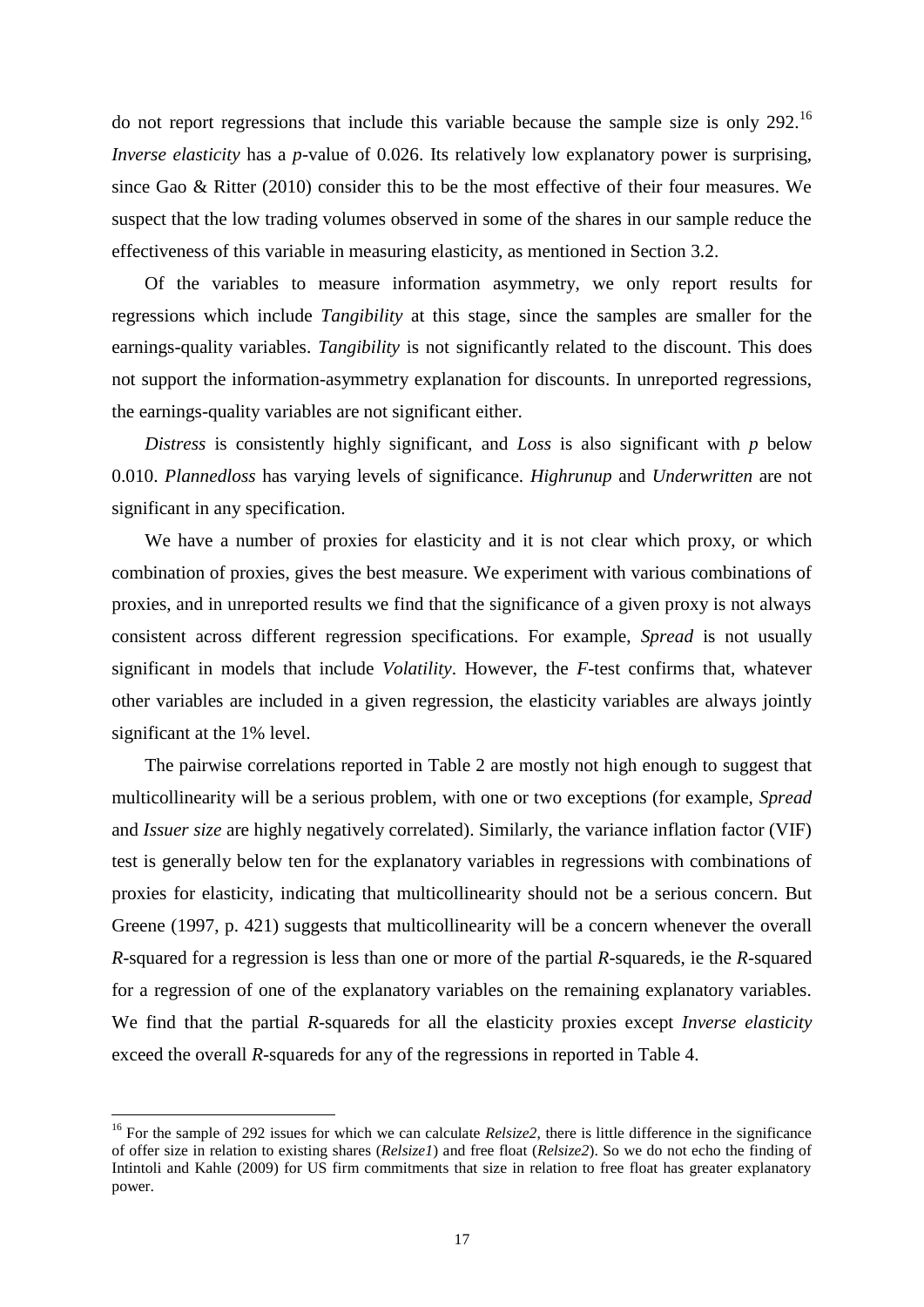### Table 5 around here

In view of this finding, we argue that principal components analysis is likely to produce a better measure of demand elasticity than any of the individual proxies or combination of these proxies. This technique has been proposed for coping with independent variables that display multicollinearity, as we find in our case, and capture common information.<sup>17</sup> Given the high collinearity between the elasticity proxies suggested by the partial *R*-squared results, it is likely that a small number of principal components will account for the variation in the *Disc*. Table 5 presents OLS results with the first principal component, *Elasticity*, as an explanatory variable. All the loadings for the proxies are positive, which means that the first principal component is a simple weighted average of the seven proxies from Table 4 (*Issuer size* has the opposite sign to that of the other variables, and so its inverse is used in calculating the principal components). *Elasticity* is highly significant across all specifications  $(p < 0.000)$ , and the *R*-squareds of the regressions are substantially higher than in Table 4. The regressions in Table 5 include all of the proxies for information asymmetry, but none achieve significance ( $p \leq 0.100$ ).<sup>18</sup> Models 2 and 6 include proxies for information asymmetry without the control variables, to check if asymmetric information is insignificant due to collinearity with some of the control variables. The results suggest that collinearity with control variables does not account for the lack of significance. *Distress* remains highly significant, with *p-*values below 0.02, and *Loss* has *p-*values below 0.06. If our proxies for information asymmetry are reliable, these results provide clear evidence that inelastic demand, rather than information asymmetry, drives discounts in UK SEOs. Financial distress is an important additional factor. However, as mentioned already, it is possible that *Tangibility* is a poor measure of information asymmetry. In addition, data limitations mean that we cannot calculate the earnings-quality variables with as many years of data as we would wish. So a possible explanation for the lack of significance of the proxies for information asymmetry is that they do not measure information asymmetry accurately.

 $17$  See, for example, Greene (1997), pp. 424-7. Linck, Netter and Yang (2008) use the principal factor of three variables to proxy for complexity within a board of directors and the principal factor of three variables to proxy for the costs of monitoring and advising. Armstrong, Core and Guay (2012) use a similar methodology to develop an information cost factor that is a function of various firm characteristics, such as firm size, age, growth, investment, and risk. The method is also widely used in the asset pricing literature; 'macro factors' are derived from a principal components methodology.

<sup>&</sup>lt;sup>18</sup> We also run the regressions having winsorized the three measures of earnings quality at the 1st and 99th percentile. The results are unaffected.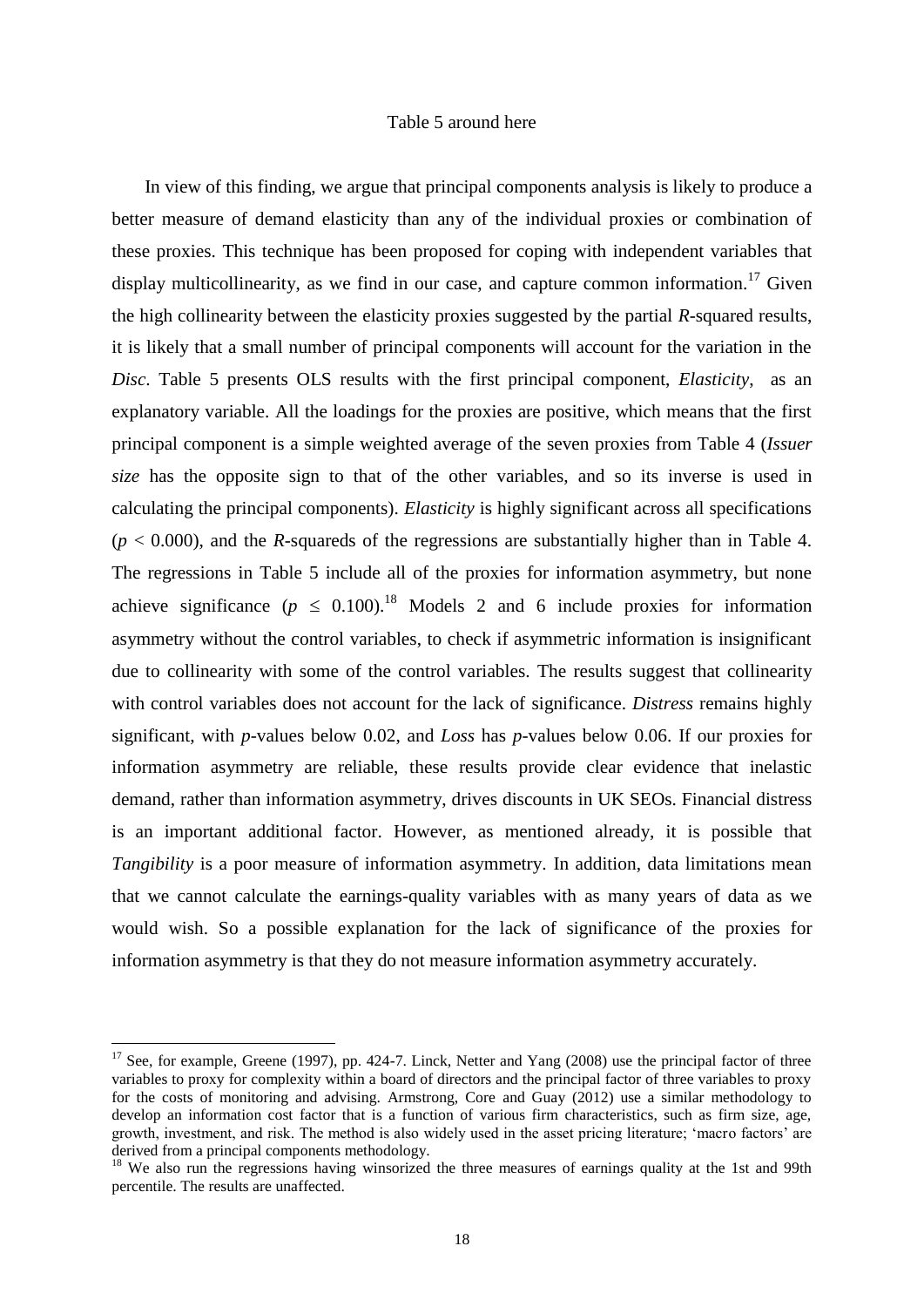#### Table 6 around here

The discounts in our sample differ greatly in size, and the sensitivity of discounts to our explanatory variables might with the size of discounts. In view of this, we use quantile regression to investigate the explanatory power of the variables for different ranges in the distribution of *Disc*. Table 6 reports coefficients that result from minimising a weighted sum of the absolute values of the errors. For example, the regression quantile for the tenth percentile, q10, results from applying a weight of 0.10 for positive errors and 0.90 for negative errors. So all the data are used, but with different weights. Since negative errors are associated with smaller discounts, q10 primarily estimates the relations between *Disc* and the explanatory variables for small values of *Disc.* Quantile regression differs from partitioning the sample by size of the dependent variable, and running OLS regressions for each of the subsamples resulting from the partition. OLS regression for a given subsample ignores data that fall outside the subsample, and partition can lead to sample-selection bias.<sup>19</sup>

The results in Table 6 show that *Elasticity* is significant at the 1% level for all the quantiles, vis q10, q25, q50, q75 and q90. However, the effect of elasticity is much larger for the higher quantiles of the distribution; the coefficients on *Elasticity* are 0.073 for q90 and 0.011 for q10, and 0.050 for q75 and 0.019 for q25 (see the last two columns for tests of the differences between the coefficients). In other words, differences in elasticity of demand explain more of the differences in large discounts than in small discounts. *Distress* and *Loss* are only significant for q75 and q90, as would be expected, since these quantiles place most weight on large discounts,  $20$  and most distressed issuers have a deep discount. The other variables are never significant. The pseudo *R*-squared of the quantile regressions increases monotonically in moving from q10 to q90, from 0.06 to 0.41. The results of the quantile regressions show that differences in elasticity across shares, and whether the issuer is in financial distress, are capable of explaining much of the substantial variation observed in the deeper discounts. $^{21}$ 

#### **4.3 Robustness checks**

<sup>&</sup>lt;sup>19</sup> For another example of the application of quantile regression, and further discussion, see Hallock, Madalozzo and Reck (2010).

<sup>&</sup>lt;sup>20</sup> More accurately, the weight of  $x$  in the regression quantile for the  $x$ th percentile applies to discounts lying above the standard OLS regression line.

<sup>&</sup>lt;sup>21</sup> We also partition the sample around the median value of *Disc*, and run OLS regressions for each subsample. The *R*-squared for larger discounts is much larger than for the smaller discounts.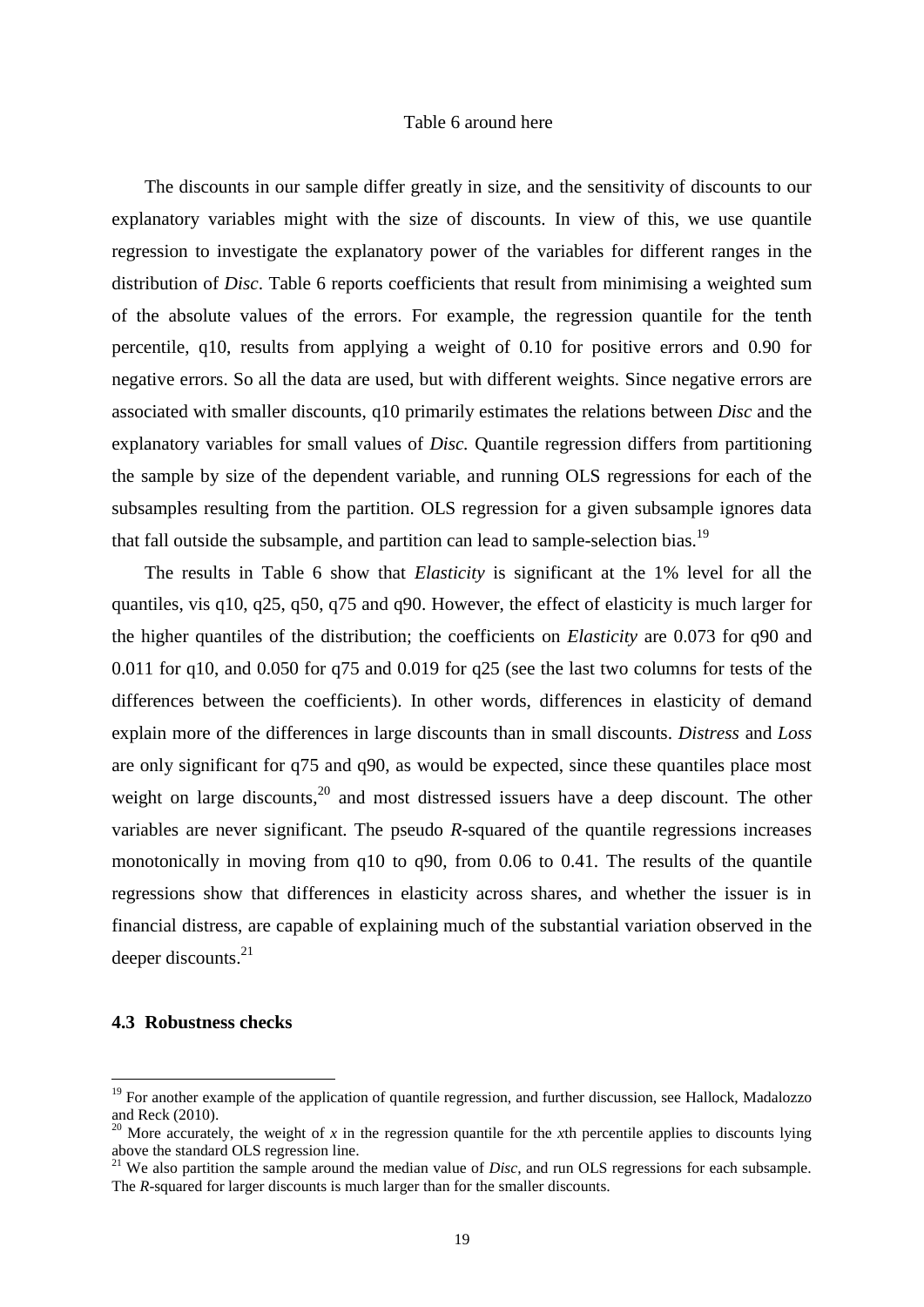To check whether the results are robust to different measures of discount, we replicate the regression and principal component analyses with each of three alternative measures, detailed in the Appendix, as the dependent variable. The results (not reported) are qualitatively similar. Our variables have similar explanatory power for the average discount calculated over 30 days before the announcement as they do for *Disc*. The explanatory power is less for the other two measures. The results are also robust to different specifications of the explanatory variables. For example, using unadjusted variables instead of log transformations does affect the main findings.

We note in Section 3.2 that *Volatility*, *Spread and Issuer size* are commonly used as proxies for information asymmetry, as well as demand elasticity. To check that the lack of significance of the four unambiguous proxies for information asymmetry is not due to the presence of *Volatility*, *Spread and Issuer size*, we run the regressions and principal components analysis without these three variables. The four unambiguous proxies for information asymmetry do not become more significant.

A few of the shares are only traded a handful of times during the 250 days preceding the issue. The presence of such shares might compromise the impact of *Volatility* on the discount, as they might have low volatility due to absence of trading, but in fact have a very uncertain share price. In addition, the discount might not be reliably measured, if the market price is 'stale'. For this reason we re-run the regressions in Tables 4 and 5 with a sample that excludes the 10% of issuers with the least actively traded shares. The results are unaffected.

Finally, in 30 of the sample, other securities were issued at the same time as the equity. The results are similar when these issues are excluded. We also try excluding the issues which were made in order to finance a takeover, as the offer price could be affected by the takeover, especially if shares are issued to the target company's shareholders. The results are similar for the sample excluding takeovers.

## **6. Conclusion**

The discounts in open offers and placings are large and they vary considerably across different offers. This is the first study to focus on explaining the variation in UK discounts. While most existing evidence focuses on US SEOs, several of the explanations provided are not relevant for the UK, or are unlikely to matter as much. We test the view that the primary explanation for discounts in UK SEOs lies with limited demand on the part of investors and limited liquidity of the shares.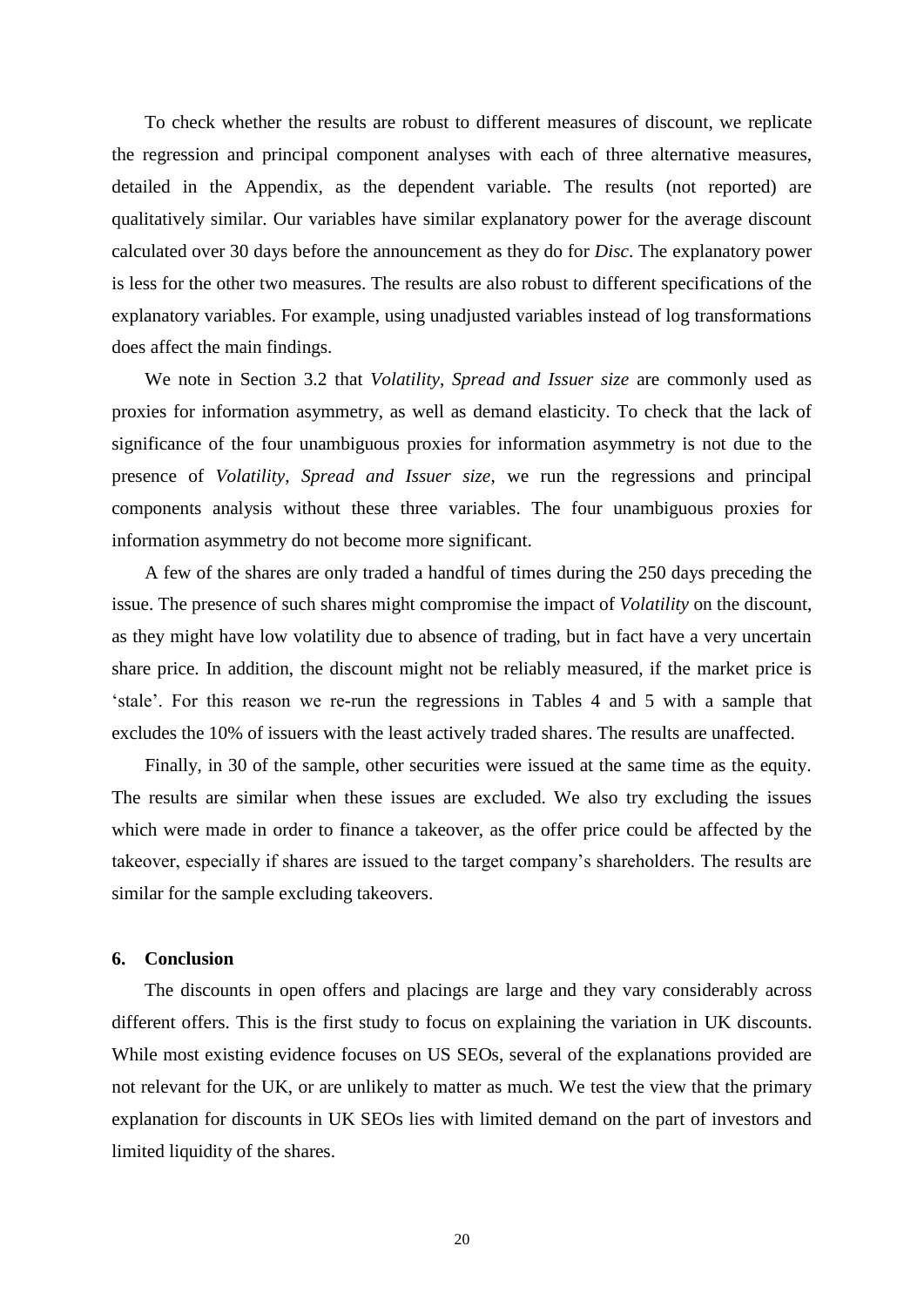Our empirical study includes eight proxies for elasticity of demand and liquidity, together with a range of other variables including proxies for asymmetric information and financial distress. Since there is a problem of multicollinearity between the elasticity variables, we use principal components analysis to measure elasticity by means of a single variable, the first principal component. We attempt to distinguish between elasticity and information asymmetry by including four measures designed to measure information asymmetry unambiguously. Three of these four are proxies for earnings quality, following Lee and Masulis (2009).

The results support the hypothesis that inelastic demand and illiquidity are a primary cause of the large and variable discounts observed in the UK. The results also show that severe distress independently adds to the depth of the discount. In contrast, the four proxies for information asymmetry have no explanatory power in our multivariate regressions. But it is possible that the proxies for asymmetric information lack significance because they are unreliable. Quantile regressions reveal that issues with large discounts are more sensitive to elasticity and distress than those with small discounts.

The results add to the evidence that it is difficult and expensive for small-cap companies to raise equity, even if their shares are listed on a stock market. The results suggest that inelastic demand has an important role in explaining the large and diverse SEO discounts in the UK, which are a cost to nonsubscribing shareholders. We recognise, though, that it is difficult to distinguish empirically between information asymmetry and inelastic demand, and, indeed, information asymmetry could be a cause of inelastic demand. The underlying causes of inelastic demand, and its impact on the issuance of securities and on the secondary trading of large blocks, warrant further study.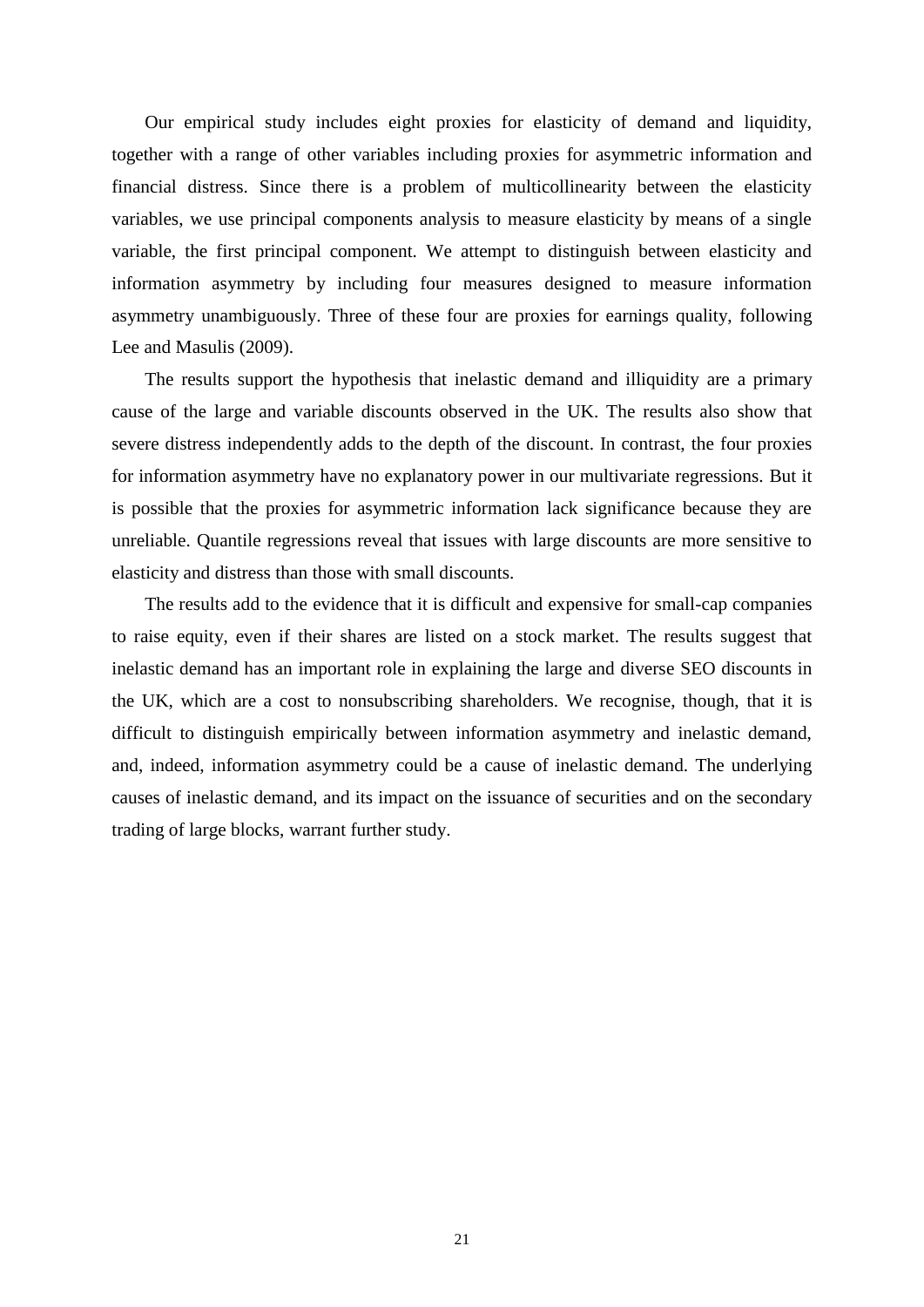### **Appendix**

#### **A1. Other explanations for discounts that are of little or no relevance in the UK**

Appendix A1 summarises explanations for discounts in US SEOs that are of little or no relevance to UK SEOs. The first is that the new shares in a private placement cannot be sold until registration has been declared effective by the SEC, except through a privately negotiated trade. Bajaj et al. (2001) and Robak (2007) present evidence that this restriction on re-sale accounts for much or all of the discount in US placements, and Maynes and Pandes (2010) find that discounts in Canadian placements became less deep after 2001, when the mandatory restricted period for re-sale was reduced in length. In the UK there is no restriction on when the new shares can be sold, so this key explanation for discounts in placements does not apply in our sample.

Second, several explanations for discounts depend on the fact that in the majority of US placements there is one buyer, or one clearly identifiable lead buyer. (i) Discounts in placements led by a hedge fund are much deeper than in placements led by a venture-capital (VC) fund. In fact, 34% of VC-led private placements are at a premium. It seems that hedge funds are more willing to make risky, speculative investments, but require a higher expected return via a deeper discount and via other features that enhance expected returns, such as warrants. (Brophy, Ouimet and Sialm, 2006; Dai, 2007; Dai, Jo and Schatzberg, 2010). (ii) A discount could exist to compensate an 'active' investor for their cost of monitoring the issuer after the placement (Wruck, 1989; Wruck and Wu, 2009), although Barclay et al (2007) argue that the placee is passive in most cases. Discounts are less deep, or the placement is at a premium, when the placee is a strategic-alliance partner or another affiliated investor (Wu, 2004; Krishnamurthy et al, 2005). (iii) Incumbent managers could use discounts to reward themselves or a passive placee who will support them (Wu, 2004; Barclay et al, 2007).

There is no lead buyer in bulk of UK open offers and placings. A lead investor is rarely named in the prospectus. Armitage (2010) studies the placees in UK open offers and placings, and finds that the largest placee usually buys substantially less than half the issue. The mean of the number of buyers identified per offer is 29.

Third, several studies find that, controlling for other factors affecting the discount, superior underwriter reputation is associated with a smaller discount in firm commitments. However, there is no generally recognised ranking of UK arranging banks by reputation. We record the name(s) of the arranger(s) for each SEO in our sample, and we find in untabulated results that there are around 25 banks which are active in the SEO business, each of which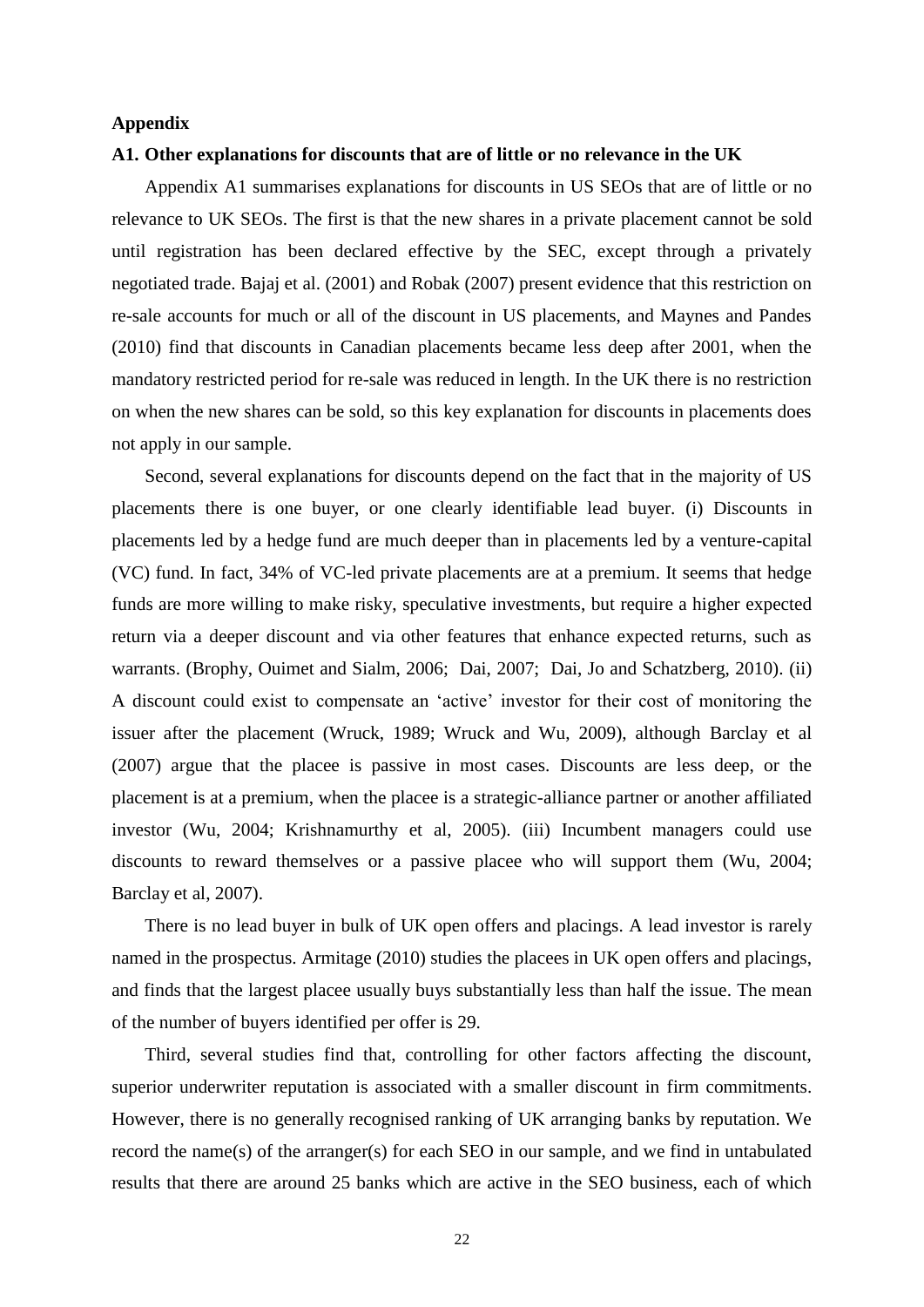arranges one or two of the issues per year in our sample. Hence, the business is not concentrated in the UK and there are no obvious market leaders by number of issues. This view is corroborated by the UK Office of Fair Trading (OFT, 2011).

Fourth, Mola and Loughran (2004) argue that the lead bank in firm-commitment offers leaves money on the table for investors by setting the offer price at an integer (of one dollar), below the pre-issue market price. Similarly, deeper discounts for NASDAQ firms could be explained by the practice of setting the offer price at the bid price in the NASDAQ market. Discounts in the UK are mostly too large for pricing at an integer (of one penny) potentially to explain more than a small proportion of the discount.

Finally, Kim and Shin (2004) argue that the discounts in firm commitments are partly driven by the introduction of SEC Rule 10b-21 in 1988, which banned short selling before the issue day, and arguably made the pre-issue market price less informative about value. There is no ban on short selling in the UK. But the offer price is set before the issue is public knowledge, and investors who agree to become informed about the offer before it is announced undertake not to trade in the shares until after the announcement. So possibly the arranging bank views the share price as not fully informative at the time the offer price is set.

### **A2. Further detail on calculation of discounts**

In cases where the new shares are not entitled to the next dividend, the discount is calculated as

$$
Disc = (P_{ad-1} - Div - P_{offer})/P_{offer}, \qquad (2)
$$

where *Div* is the dividend per share to which the new shares are not entitled. The three other measures of the discount described below are also adjusted for non-entitlement to the next dividend.

A few of the issues to fund an acquisition are accompanied by an issue of 'consideration shares', that is, shares issued to the shareholders of a company being acquired as full- or partconsideration for the equity. We ignore consideration shares in calculating the discount and offer size, except for consideration shares that are placed on behalf of the recipients, in which case they form part of a normal placing. Implicitly, consideration shares are treated as being issued at the same price as the post-announcement share price.

Some issues are accompanied by a share consolidation, in which case one new share replaces a multiple of existing shares, in order to increase the market price per share (but with no effect on market value). If the consolidation is to take place before the new shares are issued, about four weeks after the announcement, the offer price and number of the new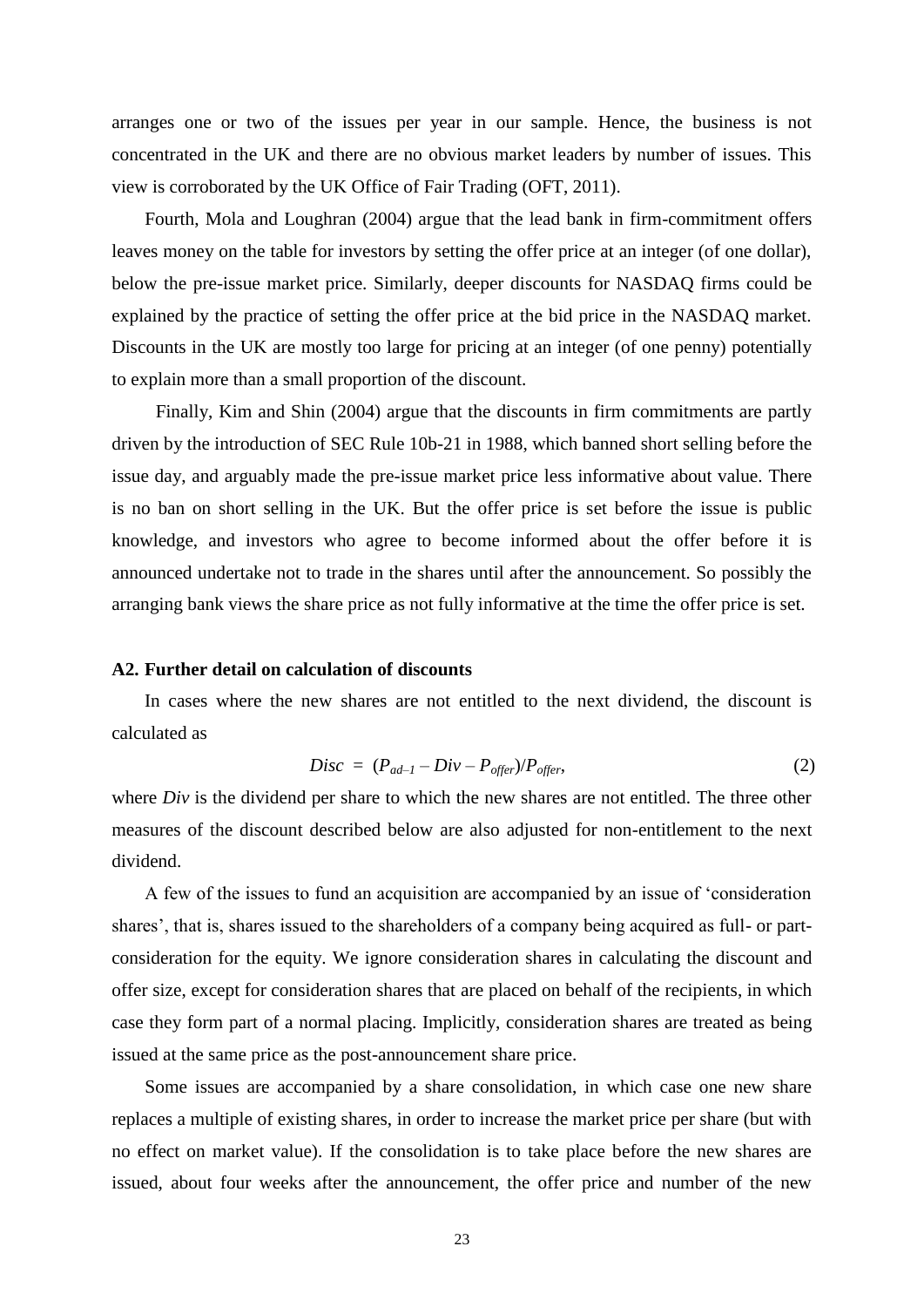shares are expressed in the prospectus on the assumption that the consolidation has already taken place. In this case the price and number of the *existing* shares must also be amended, so that they too are expressed on a consolidated basis when calculating the discount and relative offer size.

#### **A3. Alternative measures of discount**

1

In an open offer the existing shares lose their entitlement to new shares on the ex-rights day, which is either the announcement day or the day after. If  $P_{ad-1} > P_{offer}$ , the entitlement has value as at AD–1. The share price will be expected to fall by the value of the entitlement, to the theoretical ex-rights price (TERP) as at AD–1. Allowing for this predictable and mechanical effect, and assuming no change in the value of the issuer as a result of the announcement, the value of the discount is calculated in relation to the TERP:

$$
Disc_{terp} = (TERP_{ad-1} - P_{offer})/P_{offer}
$$
\n(3)

and  $TERP_{ad-1} = (P_{ad-1}N_{old} + P_{offer}N_{newprovated})/N$ , where  $N_{old}$  is the number of existing shares as at AD–1, *Nnewprorata* is the number of new shares offered pro rata to existing shareholders, and  $N = N_{old} + N_{newprocata}$ . The concept of the TERP only applies to shares offered pro rata, to which the existing shares have an entitlement that ceases on the ex-rights day. If shares are sold at a discount in a placing, with no pro rata entitlement, it is not clear that a fall in the share price would be expected on the announcement day as a result of the discount on the placing shares (see Armitage, 2012, for a full discussion).<sup>22</sup> Therefore *Disc<sub>terp</sub>* only applies to the shares in open offers.

Second, one can argue that companies can anticipate any share-price reaction to the announcement of an issue (ie the 'information effect'). In this case the discount should be measured in relation to the post-announcement share price, and several US studies measure discounts in this way. So we calculate the discount using the observed market price on  $AD+1$ :

$$
Disc_{ad+1} = (P_{ad+1} - P_{offer})/P_{offer}
$$
\n
$$
(4)
$$

Third, the offer price might be set in relation to an average of the share price preceding the announcement day; there are occasional statements in prospectuses that the offer price has been set on this basis. The offer price is thereby less affected by any large price movements just before the announcement. We calculate the discount using the average market price over the thirty days before the announcement:

 $^{22}$  Altinkiliç and Hansen (2003) estimate the expected level of discount in firm-commitment offers, from which they derive a value for the discount surprise, which, they argue, should affect the share price on the issue day.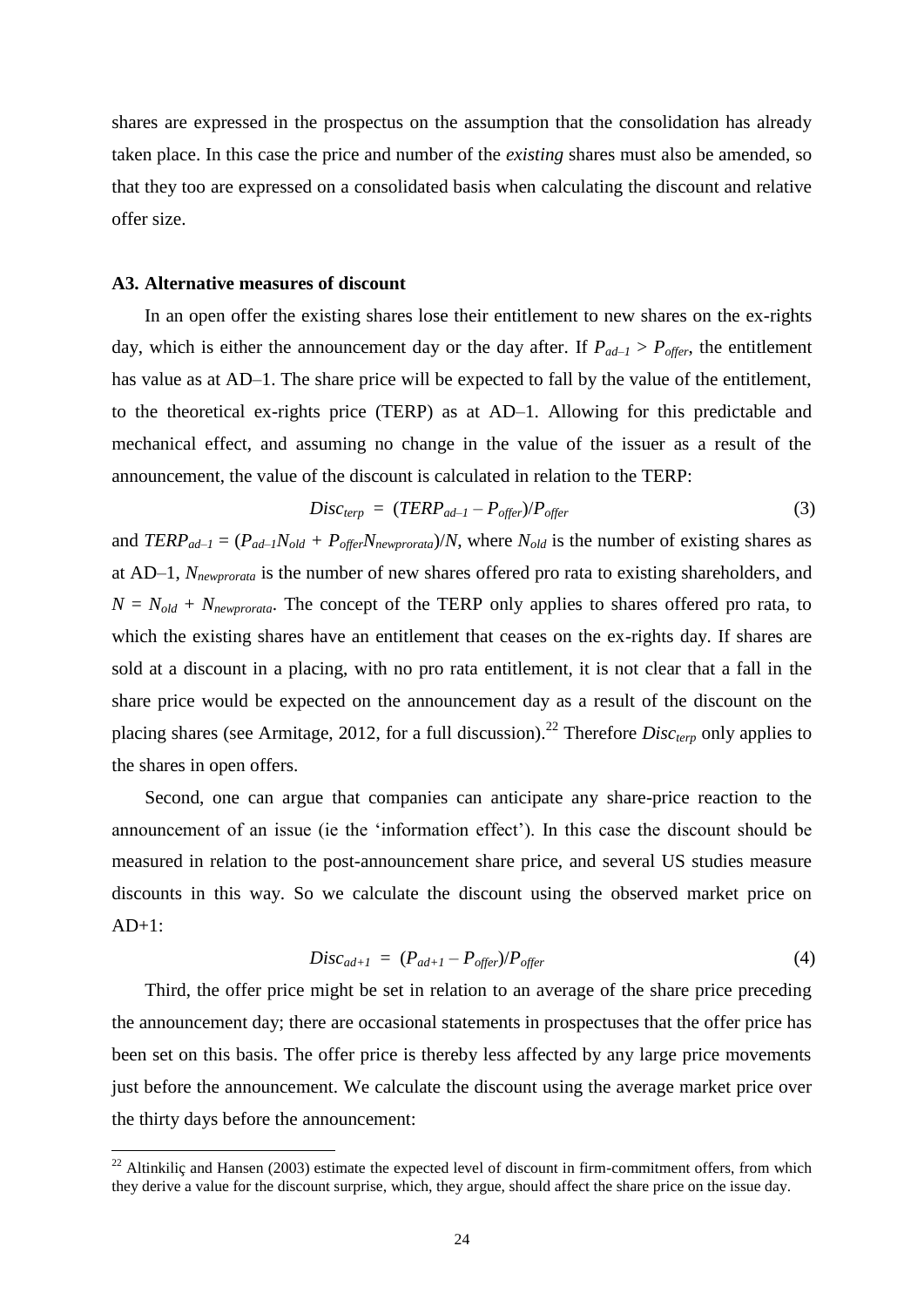$$
Disc_{ad-30,ad-1} = [\mu(P_{ad-30,ad-1}) - P_{offer} / P_{offer} \tag{5}
$$

#### **A4. Calculation of three variables measuring accruals quality**

*(i) Modified Dechow-Dichev measure* (*MDD3* in Lee and Masulis, 2009)*.* The following regression is run using the sample of all listed firms in the same industry group as SEO firm *j*, for years *t*–2 to *t*, where *t* is the financial year in which the SEO took place. Industry groups are defined using the Industry Classification Benchmark classification, level two (11 industry groups), to ensure a good number of companies in each industry.

 $CA_{j,t} = \alpha + \beta_1 CFO_{j,t-1} + \beta_2 CFO_{j,t} + \beta_3 CFO_{j,t+1} + \beta_4 \Delta Sales_{j,t} + \beta_5 PPE_{j,t} + e_{j,t}$  (6) where  $CA_{j,t}$  = current accruals for company *j* in financial year *t* (change in current assets minus change in current liabilities minus change in cash holdings plus change in debt due within one year),  $CFO_{j,t}$  = cash flow from operations (net income before extraordinary items minus current accruals minus depreciation and amortization),  $\Delta Sales_{j,t}$  = the change in sales from year *t*–1 to year *t*, *PPE*<sub>*j,t*</sub> = gross property, plant and equipment, and  $e_{j,t}$  is the error term. These variables are scaled by the average of total assets for firm *j* for year *t*–1 and year *t*. *MDD3* for *j* is given by the standard deviation of the three error terms. The source of the

accounting information is Datastream.

*(ii) Absolute MDD* (*AMDD*) is simply the absolute value of *ej,t*. This requires two years' less data than does *MDD3*. The two *MDD* variables are designed to measure deviation in the value of current accruals from the value that would normally be expected, whether or not the cause of the deviation is deliberate manipulation of accruals and earnings by management.

*(iii) Absolute Discretionary Accruals* (*ADA*) Each SEO firm is matched, by return on assets for the financial year *t* in which the SEO took place, with another firm in the same industry group. For all the firms in firm *j*'s industry, the following regression is run for year *t*:

$$
TA_{j,t} = \alpha + \beta_1(1/Assets_{j,t-1}) + \beta_2 \Delta Sales_{j,t} + \beta_3 PPE_{j,t} + e_{j,t}
$$
 (7)

where *TA*<sub>*j*,t</sub> is total accruals (current accruals plus depreciation and amortization), and *Assets<sub>it</sub>* is total assets. The *ADA* measure is the absolute value of the difference between  $e_{i,t}$ and the error term for year *t* for *j*'s matched firm. We also calculate *MDD* and *ADA* for the year prior to the SEO,  $t = -1$ , but the results using the re-calculated *MDD* and *ADA* do not change.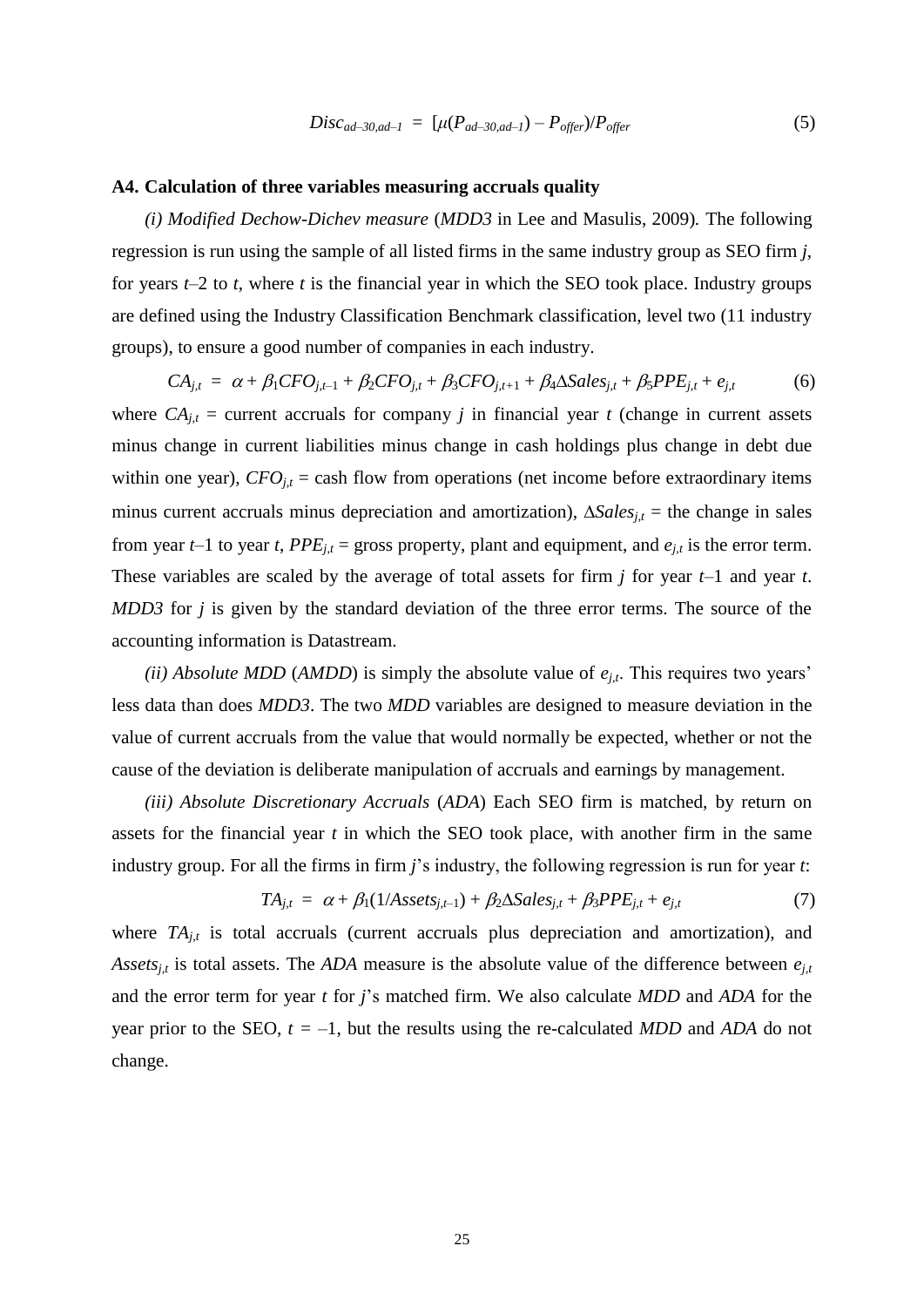#### **Table 1 Descriptive statistics**

In Table 1 all values are calculated from the raw data, with no adjustments. The numbers in the sample for each variable differ because of missing data, because 11 companies with zero trades in the shares are excluded from the *%notrade* sample, and because 16 insurance companies and banks are excluded from the *Tangibility* sample. In defining the explanatory variables,  $P_{ad-1}$  is the share price of the issuing company as at the close of the day before the announcement day;  $P_{offer}$  is the offer price;  $N_{new}$  is the number of shares in the issue;  $N_{freeflost}$  is the number of the issuer's shares in the free float five days before the announcement;  $\mu Vol_t$  is the average daily trading volume in the issuer's shares over the 250 trading days preceding the announcement  $(AD-250$  to  $AD-1)$ ;  $\mu[|Rtn_t| \div (Vol_t/N_{old,t})]$  is the average over  $AD-250$  to  $AD-1$  of the absolute return on a given day divided by the proportion of shares in issue traded on that day;  $N_{old}$  is the number of shares in issue as at the announcement day; *Stdev*(*AR*<sub>*t*</sub>) is the standard deviation of the abnormal returns calculated using the index model for AD-250 to AD-1;  $\mu\{(P_{est}, -P_{bid})/[(P_{est}, +P_{bid})/2]\}$  is average of the quoted bidask spread for each day over AD–65 to AD–5; *%notrade* is the proportion of days with no trading during AD–250 to AD–1; (*PPE+cash*)*/assets* is the proportion of asset value represented by plant, property, equipment and cash as at AD–1; *EQ1: MDD3* and *EQ2: AMDD* are modified Dechow-Dichev measures of earnings quality, and *EQ3: ADA* is a measure of absolute discretionary accruals. The three measures of earnings quality are explained in the Appendix; higher values indicate lower informativeness of earnings. *N* is the number of observations. Sources: prospectuses for information about the issue, including  $P_{ad-1}$  if provided, and Datastream for all other data.

\_\_\_\_\_\_\_\_\_\_\_\_\_\_\_\_\_\_\_\_\_\_\_\_\_\_\_\_\_\_\_\_\_\_\_\_\_\_\_\_\_\_\_\_\_\_\_\_\_\_\_\_\_\_\_\_\_\_\_\_\_\_\_\_\_\_\_\_\_\_\_\_\_\_\_\_\_\_\_\_\_\_\_\_\_\_\_\_\_\_\_\_\_\_\_\_\_\_\_\_\_\_\_\_\_\_\_\_\_\_\_\_\_\_\_\_\_\_\_\_\_\_\_\_\_\_\_\_\_\_\_\_\_\_\_\_\_\_\_\_\_\_\_\_\_\_\_\_\_\_\_\_\_\_\_\_\_\_\_\_\_\_\_\_\_\_\_\_\_\_\_\_\_\_\_\_\_\_\_\_\_\_\_\_\_\_\_\_\_\_\_\_\_\_\_\_\_\_\_\_\_\_\_\_\_\_\_\_\_\_\_\_\_\_\_\_

| Panel A: all issues<br>Number: 1999-03<br>2004-08<br>1999-08 (full sample)<br>Number of issues at a discount: $P_{ad-1} > P_{offer}$<br>Number of issues at a premium: $P_{ad-1} \leq P_{offer}$<br>Mean discount |                  | Open offers<br>231<br>107<br>338<br>331<br>27<br>24.3% | Placings<br>23<br>137<br>160<br>138<br>22<br>20.0% | Full sample<br>254<br>244<br>498<br>449<br>49<br>22.9% |     |  |
|-------------------------------------------------------------------------------------------------------------------------------------------------------------------------------------------------------------------|------------------|--------------------------------------------------------|----------------------------------------------------|--------------------------------------------------------|-----|--|
| Panel B: issues at a discount                                                                                                                                                                                     | Min              | Max                                                    | Mean                                               | Median                                                 | N   |  |
| Disc: $(P_{ad-1} - P_{offer})/P_{offer}$                                                                                                                                                                          | 0.4%             | 427.0%                                                 | 25.9%                                              | 10.5%                                                  | 449 |  |
| Proceeds: $P_{offer}N_{new}$                                                                                                                                                                                      | £0.6m            | £570.2m                                                | £23.2m                                             | £10.5m                                                 | 449 |  |
| Offer price: $P_{\text{offer}}$                                                                                                                                                                                   | 1.0 <sub>p</sub> | 340.0 <sub>p</sub>                                     | 132.6p                                             | 57.0p                                                  | 449 |  |
| Measures of elasticity                                                                                                                                                                                            |                  |                                                        |                                                    |                                                        |     |  |
| $Relsize1: N_{new}/N_{old}$                                                                                                                                                                                       | $0.03\times$     | $118.8\times$                                          | $0.92\times$                                       | $0.38\times$                                           | 449 |  |
| $Relsize2: Nnew/Nfreefloat$                                                                                                                                                                                       | $0.03\times$     | $320.9\times$                                          | $2.50\times$                                       | $0.72\times$                                           | 294 |  |
| $Relsize3: N_{new}/\mu Vol_t$                                                                                                                                                                                     | $0.52\times$     | 39,688.6×                                              | $536.5\times$                                      | $194.5\times$                                          | 438 |  |
| <i>Inverse elasticity:</i> $\mu[ Rtn_t  \div (Vol_t/N_{old,t})]$                                                                                                                                                  | $0\times$        | $684\times$                                            | 36x                                                | 19x                                                    | 438 |  |
| Volatility: $Stdev(ARt) \times 100$                                                                                                                                                                               | $0.0\%$          | 162.3%                                                 | 14.7%                                              | 7.5%                                                   | 447 |  |
| <i>Spread:</i> $\mu\{(P_{ask,t} - P_{bid,t})/[(P_{ask,t} + P_{bid,t})/2]\}$                                                                                                                                       | 0.5%             | 50.1%                                                  | 6.4%                                               | 5.0%                                                   | 449 |  |
| Proportion of no-trading days: <i>%notrade</i>                                                                                                                                                                    | 2.0%             | 99.2%                                                  | 23.1%                                              | 9.8%                                                   | 438 |  |
| <i>Issuer size:</i> $P_{ad-5}N_{old}$                                                                                                                                                                             | £1.1m            | £1,618.0m                                              | £81.4m                                             | £32.1 $m$                                              | 449 |  |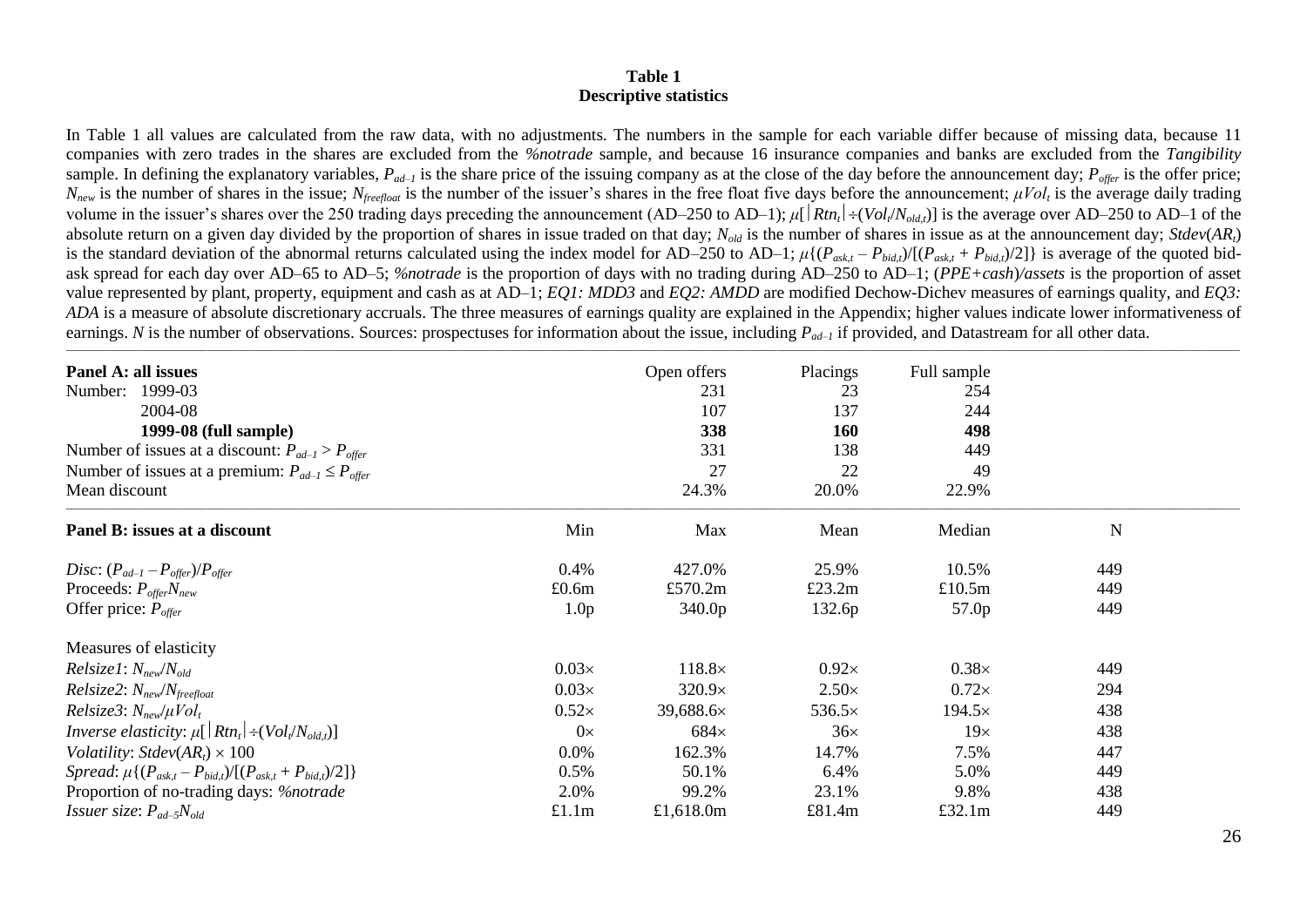| Panel B cont.: issues at a discount | Min   | Max    | Mean  | Median |     |  |
|-------------------------------------|-------|--------|-------|--------|-----|--|
| Measures of information asymmetry   |       |        |       |        |     |  |
| Tangibility: $(PPE + cash)$ /assets | 0.3%  | 99.9%  | 42.3% | 34.5%  | 433 |  |
| EQ1: MDD3                           | 0.00% | 1.99%  | 0.12% | 0.06%  | 357 |  |
| <i>EQ2: AMDD</i>                    | 0.00% | 3.15%  | 0.10% | 0.05%  | 349 |  |
| EO3:ADA                             | 0.00% | 14.30% | 0.22% | 0.10%  | 416 |  |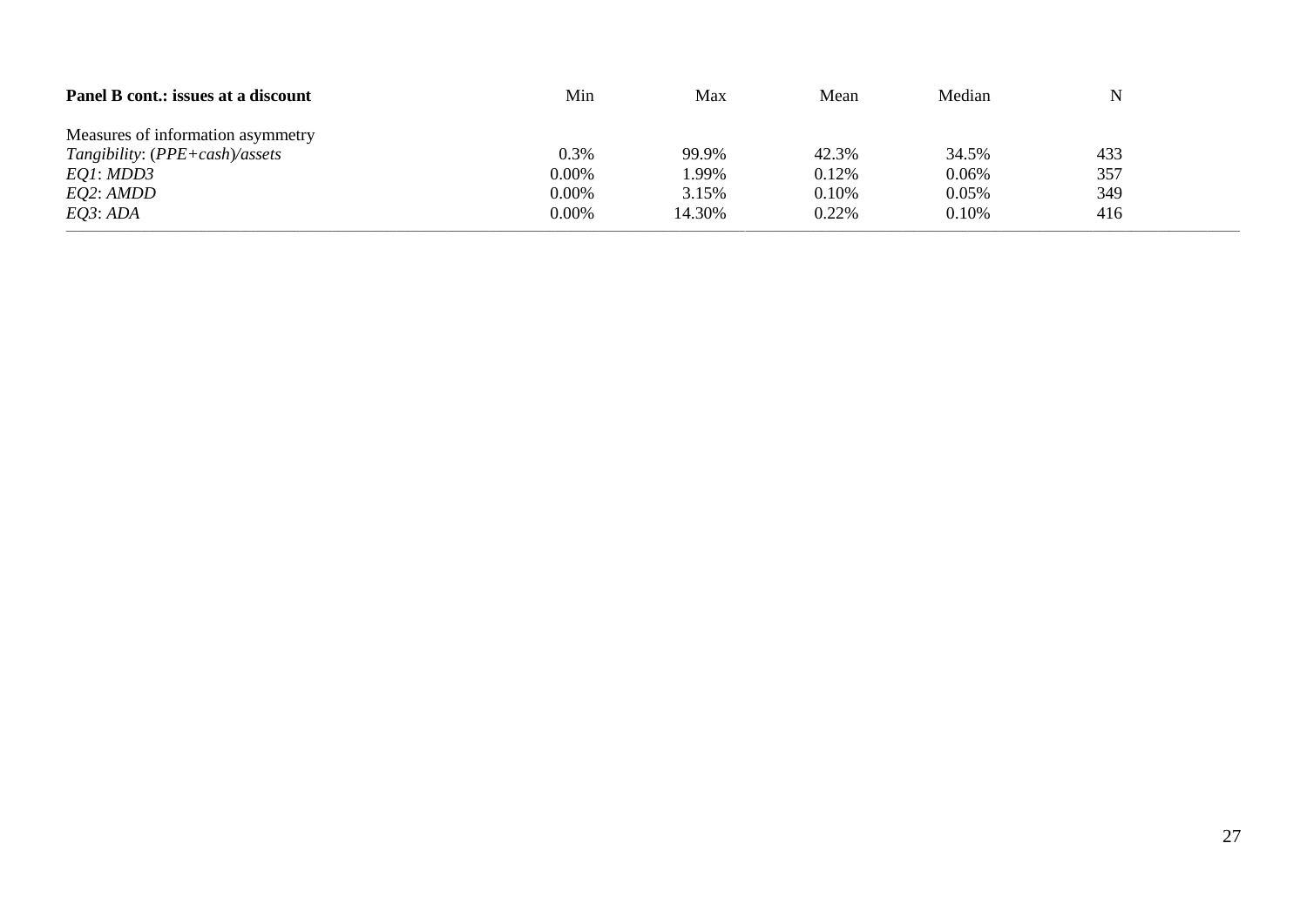## **Table 2 Correlation coefficients**

The table presents Pearson correlation coefficients for the continuous variables. The sample in this and subsequent tables includes only issues at a discount, and the variables incorporate the following adjustments: *Disc* is capped at 100%; the *Relsize* measures*, Inverse elasticity, Volatility*, and *Issuer size* are the natural logarithm of the corresponding variables; *Spread* is winsorized at the 1<sup>st</sup> and 99<sup>th</sup> percentiles. The variables are defined in Table 1.

|                    | Disc     | <i>Relsize1</i> | Relsize2     | Relsize3     | Inverse<br>elast'y | Volati-<br>lity | <b>Spread</b> | $\%$<br>notrade | <i>Issuer</i><br>size | Tangib-<br>ility | $EQ1$ :<br>MDD3 | $EQ2$ :<br><b>AMDD</b> | $EQ3$ :<br>ADA |
|--------------------|----------|-----------------|--------------|--------------|--------------------|-----------------|---------------|-----------------|-----------------------|------------------|-----------------|------------------------|----------------|
| Disc               |          |                 |              |              |                    |                 |               |                 |                       |                  |                 |                        |                |
| Relsize1           | 0.41     | $\mathbf{1}$    |              |              |                    |                 |               |                 |                       |                  |                 |                        |                |
| Relsize2           | 0.49     | 0.92            | $\mathbf{1}$ |              |                    |                 |               |                 |                       |                  |                 |                        |                |
| Relsize3           | 0.31     | 0.65            | 0.65         | $\mathbf{1}$ |                    |                 |               |                 |                       |                  |                 |                        |                |
| Inverse elasticity | 0.16     | 0.12            | 0.13         | 0.39         | $\mathbf{1}$       |                 |               |                 |                       |                  |                 |                        |                |
| Volatility         | 0.38     | 0.25            | 0.30         | $-0.13$      | $-0.00$            | $\mathbf{1}$    |               |                 |                       |                  |                 |                        |                |
| <b>Spread</b>      | 0.43     | 0.41            | 0.38         | 0.38         | 0.33               | 0.30            |               |                 |                       |                  |                 |                        |                |
| <i>%notrade</i>    | 0.14     | 0.07            | 0.14         | 0.40         | 0.29               | $-0.21$         | 0.31          | $\mathbf{1}$    |                       |                  |                 |                        |                |
| Issuer size        | $-0.38$  | $-0.56$         | $-0.48$      | $-0.42$      | $-0.19$            | $-0.22$         | $-0.71$       | $-0.28$         | $\mathbf{1}$          |                  |                 |                        |                |
| Tangibility        | $0.00\,$ | $-0.04$         | $-0.08$      | 0.05         | $-0.03$            | $-0.07$         | $-0.06$       | 0.04            | $0.07\,$              | $\mathbf{1}$     |                 |                        |                |
| EQ1: MDD3          | 0.14     | 0.07            | 0.09         | 0.06         | 0.11               | 0.19            | 0.26          | $-0.01$         | $-0.19$               | $-0.07$          | $\mathbf{1}$    |                        |                |
| EQ2: AMDD          | 0.10     | 0.05            | 0.07         | 0.03         | 0.06               | 0.06            | 0.12          | 0.00            | $-0.17$               | $-0.08$          | 0.69            | $\mathbf{1}$           |                |
| EQ3:ADA            | $-0.00$  | 0.02            | $0.00\,$     | 0.02         | 0.01               | 0.02            | $-0.00$       | $-0.00$         | $-0.05$               | $-0.09$          | 0.03            | 0.18                   |                |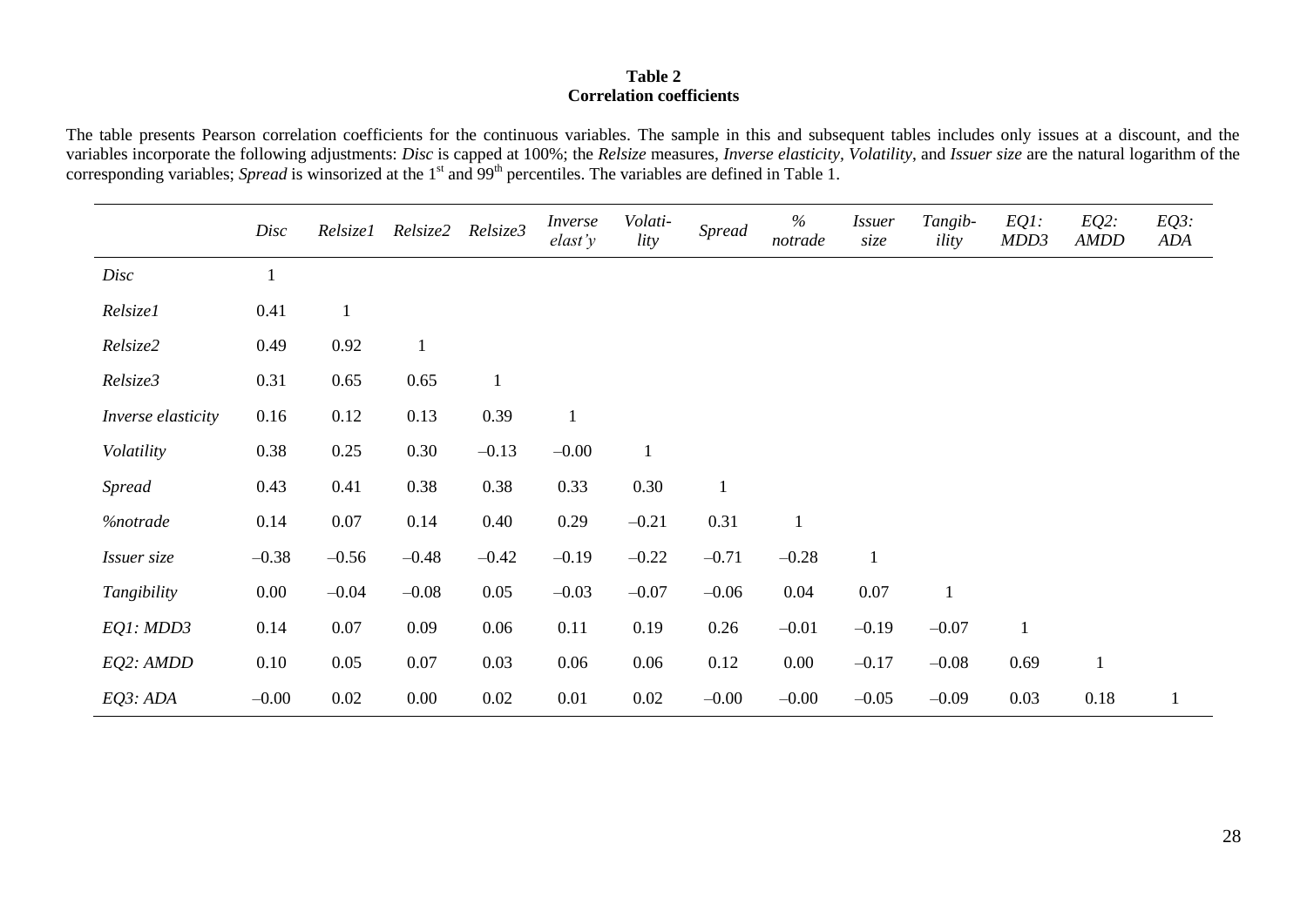#### **Table 3 Univariate results**

The table shows the results of univariate OLS regressions. The continuous variables are defined in Table 1. *Distress* = 1 when the prospectus states that the firm is likely to go into liquidation unless the issue proceeds;  $Loss = 1$  when the firm has losses for the two financial years preceding the announcement, and the losses do not appear to have been anticipated; *Plannedloss* = 1 when the firm has losses for the two financial years preceding the announcement, and the losses appear to have been anticipated; *Highrunup* = 1 if the abnormal return on the share calculated during  $AD-60$  to  $AD-1$  is in the top decile when shares are ranked by pre-announcement abnormal return; *Underwritten* = 1 when the offer is (at least partly) underwritten.

|                    | Coefficient | <i>p</i> -value | $R^2$ | $\cal N$ |
|--------------------|-------------|-----------------|-------|----------|
| Relsize1           | 0.114       | 0.000           | 0.171 | 449      |
| Relsize2           | 0.117       | 0.000           | 0.242 | 294      |
| Relsize3           | 0.061       | 0.000           | 0.094 | 438      |
| Inverse elasticity | 0.042       | 0.003           | 0.026 | 437      |
| Volatility         | 0.086       | 0.000           | 0.144 | 447      |
| <b>Spread</b>      | 2.190       | 0.000           | 0.185 | 449      |
| %notrade           | 0.132       | 0.010           | 0.019 | 449      |
| Issuer size        | $-0.072$    | 0.000           | 0.140 | 449      |
| Tangibility        | 0.019       | 0.643           | 0.001 | 435      |
| MDD3               | 0.286       | 0.032           | 0.031 | 274      |
| <b>AMDD</b>        | 0.256       | 0.061           | 0.019 | 349      |
| <b>ADA</b>         | 0.040       | 0.290           | 0.002 | 416      |
| <b>Distress</b>    | 0.307       | 0.000           | 0.133 | 449      |
| Loss               | 0.087       | 0.010           | 0.018 | 449      |
| Plannedloss        | 0.139       | 0.000           | 0.060 | 449      |
| Highrunup          | 0.065       | 0.180           | 0.006 | 449      |
| Underwritten       | $-0.089$    | 0.001           | 0.027 | 443      |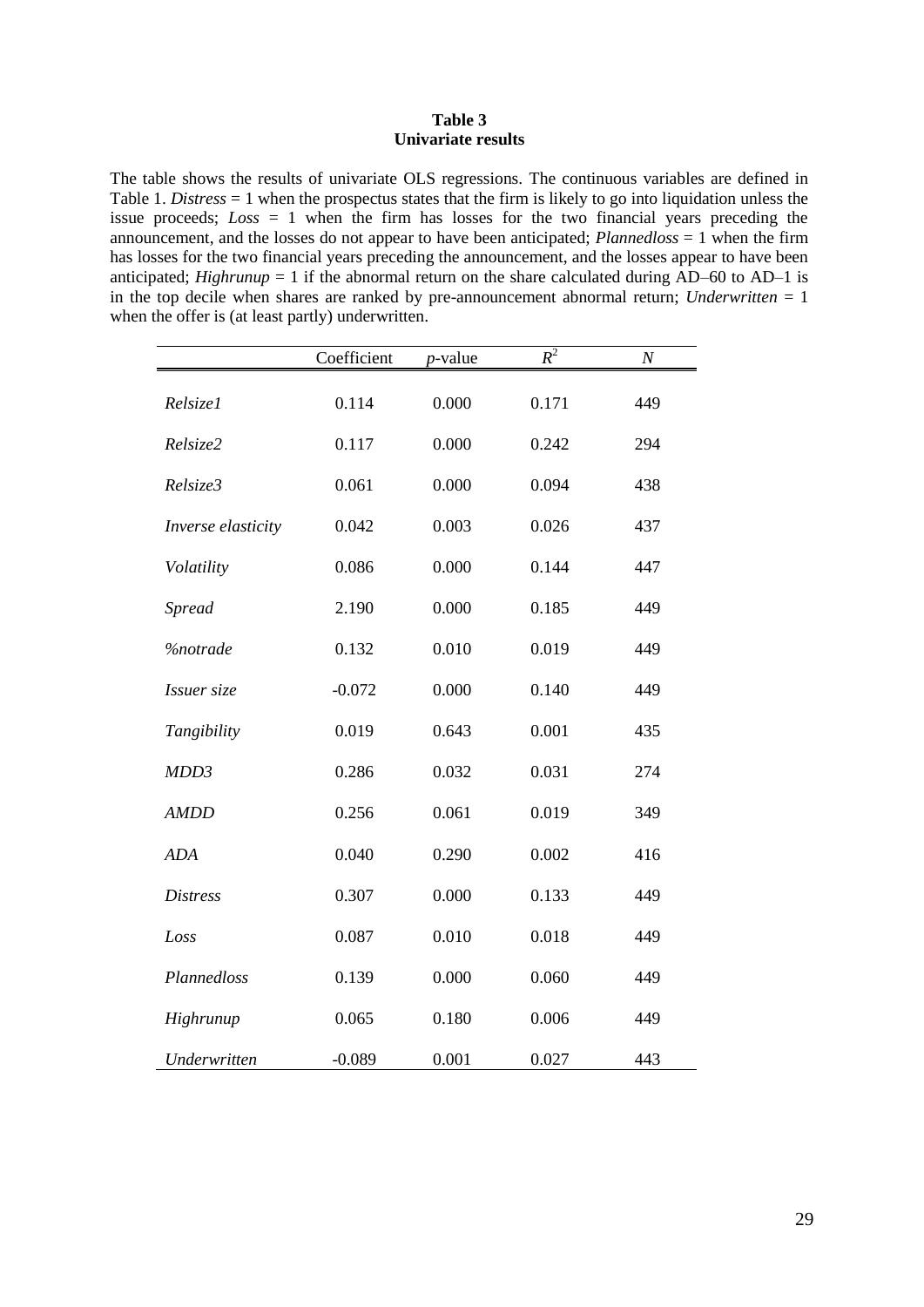## **Table 4 OLS regressions for discounts**

The dependent variable is *Disc*. The continuous variables are defined in Table 1 and the dummy variables, which are from *Distress* down, are defined in Table 3. The adjustments described in Table 2 are applied. The table reports regression coefficients with heteroscedasticity-robust *p*-values in brackets.

|                         | Model 1  | Model 2  | Model 3  | Model 4 | Model 5  | Model 6  | Model 7  |
|-------------------------|----------|----------|----------|---------|----------|----------|----------|
| Relsize1                | 0.085    |          |          |         |          |          |          |
|                         | [0.000]  |          |          |         |          |          |          |
| Relsize3                |          | 0.049    |          |         |          |          |          |
|                         |          | [0.000]  |          |         |          |          |          |
| Inverse elasticity      |          |          | 0.033    |         |          |          |          |
|                         |          |          | [0.026]  |         |          |          |          |
| <b>Spread</b>           |          |          |          | 1.701   |          |          |          |
|                         |          |          |          | [0.000] |          |          |          |
| Volatility              |          |          |          |         | 0.055    |          |          |
|                         |          |          |          |         | [0.000]  |          |          |
| Issuer size             |          |          |          |         |          | $-0.053$ |          |
|                         |          |          |          |         |          | [0.000]  |          |
| <b>%notrade</b>         |          |          |          |         |          |          | 0.115    |
|                         |          |          |          |         |          |          | [0.031]  |
| Tangibility             | 0.020    | $-0.006$ | 0.009    | 0.031   | 0.045    | 0.027    | 0.013    |
|                         | [0.573]  | [0.859]  | [0.812]  | [0.364] | [0.223]  | [0.442]  | [0.721]  |
| <b>Distress</b>         | 0.188    | 0.217    | 0.269    | 0.235   | 0.246    | 0.242    | 0.273    |
|                         | [0.002]  | [0.000]  | [0.000]  | [0.000] | [0.000]  | [0.000]  | [0.000]  |
| Loss                    | 0.106    | 0.119    | 0.134    | 0.094   | 0.121    | 0.098    | 0.141    |
|                         | [0.001]  | [0.001]  | [0.000]  | [0.008] | [0.000]  | [0.006]  | [0.000]  |
| Plannedloss             | 0.060    | 0.085    | 0.070    | 0.029   | 0.028    | 0.050    | 0.080    |
|                         | [0.068]  | [0.010]  | [0.041]  | [0.415] | [0.406]  | [0.151]  | [0.015]  |
| Highrunup               | 0.019    | 0.011    | $-0.007$ | 0.024   | $-0.024$ | 0.047    | 0.006    |
|                         | [0.738]  | [0.849]  | [0.909]  | [0.650] | [0.661]  | [0.423]  | [0.917]  |
| Underwritten            | $-0.043$ | $-0.038$ | $-0.041$ | 0.003   | $-0.034$ | 0.006    | $-0.035$ |
|                         | [0.103]  | [0.176]  | [0.146]  | [0.925] | [0.215]  | [0.843]  | [0.218]  |
|                         |          |          |          |         |          |          |          |
| <b>Industry dummies</b> | Yes      | Yes      | Yes      | Yes     | Yes      | Yes      | Yes      |
| Year dummies            | Yes      | Yes      | Yes      | Yes     | Yes      | Yes      | Yes      |
| $\cal N$                | 430      | 419      | 418      | 430     | 428      | 430      | 430      |
| $R^2$                   | 0.314    | 0.291    | 0.252    | 0.314   | 0.276    | 0.289    | 0.251    |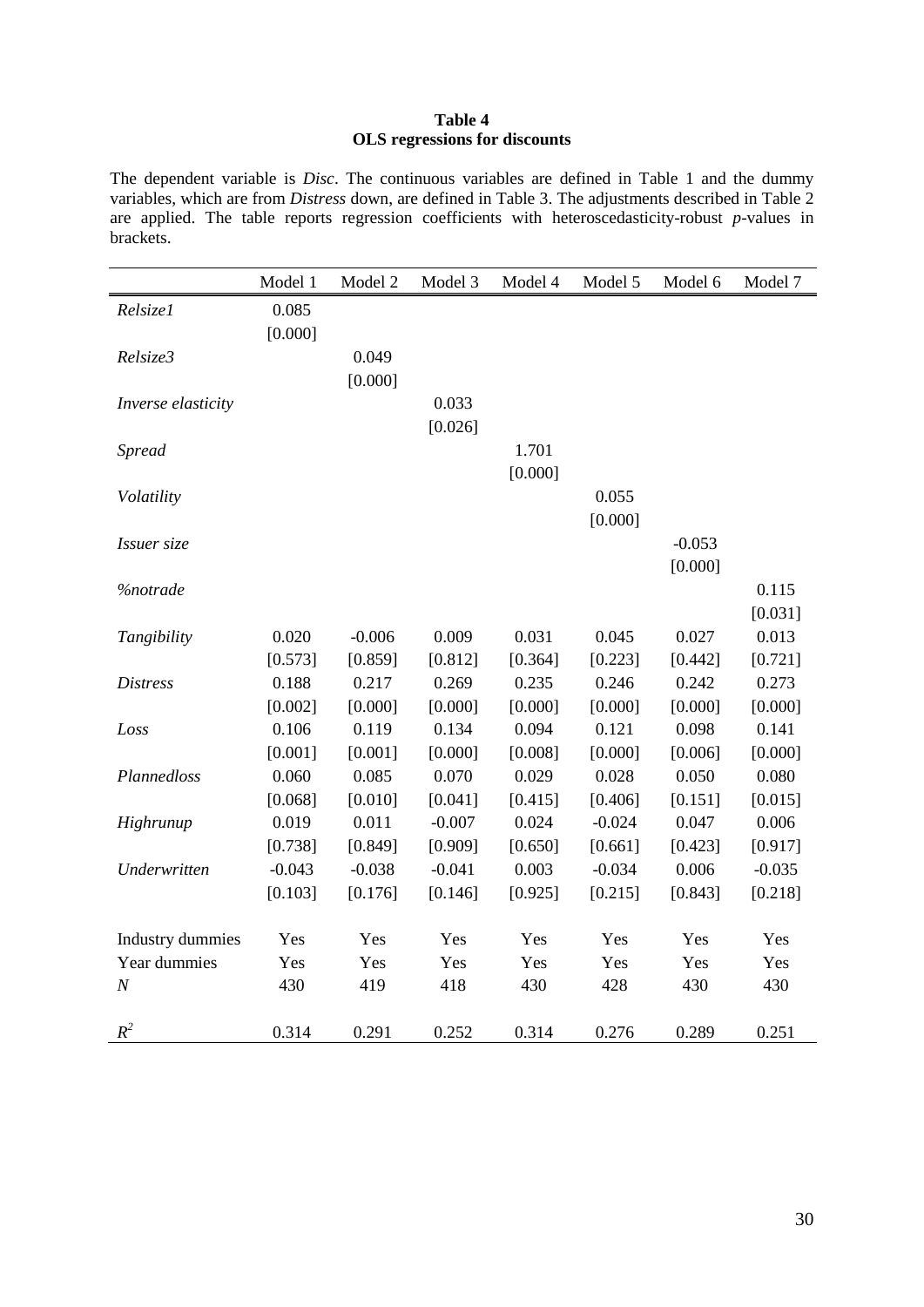## **Table 5 OLS regressions with principal component**

*Elasticity* is the first principal component resulting from a principal components analysis involving seven proxies for demand elasticity, namely *Relsize1*, *Relsize3*, *Inverse elasticity*, *Spread*, *Volatility*, *Issuer size* and *%notrade*. The continuous variables are defined in Table 1 and the dummy variables, which are from *Distress* down, are defined in Table 3. The adjustments described in Table 2 are applied. The table reports regression coefficients with heteroscedasticity-robust *p*-values in brackets.

|                  | Model 1 | Model 2 | Model 3 | Model 4 | Model 5  | Model 6  |
|------------------|---------|---------|---------|---------|----------|----------|
|                  |         |         |         |         |          |          |
| Elasticity       | 0.061   | 0.074   | 0.058   | 0.074   | 0.054    | 0.053    |
|                  | [0.000] | [0.000] | [0.000] | [0.000] | [0.000]  | [0.000]  |
| Tangibility      | 0.014   | 0.000   |         |         |          |          |
|                  | [0.688] | [0.998] |         |         |          |          |
| AQ1: MDD3        |         |         | 0.044   | 0.117   |          |          |
|                  |         |         | [0.522] | [0.110] |          |          |
| AQ2:AMDD         |         |         |         |         | 0.103    |          |
|                  |         |         |         |         | [0.402]  |          |
| AQ3:ADA          |         |         |         |         |          | 0.057    |
|                  |         |         |         |         |          | [0.644]  |
| <b>Distress</b>  | 0.195   |         | 0.253   |         | 0.208    | 0.158    |
|                  | [0.001] |         | [0.000] |         | [0.002]  | [0.018]  |
| Loss             | 0.072   |         | 0.088   |         | 0.076    | 0.090    |
|                  | [0.035] |         | [0.019] |         | [0.060]  | [0.046]  |
| Planned loss     | 0.040   |         | 0.019   |         | 0.017    | 0.044    |
|                  | [0.234] |         | [0.524] |         | [0.575]  | [0.195]  |
| Highrunup        | 0.017   |         | 0.033   |         | 0.020    | 0.055    |
|                  | [0.767] |         | [0.510] |         | [0.691]  | [0.455]  |
| Underwritten     | 0.007   |         | 0.022   |         | $-0.001$ | $-0.003$ |
|                  | [0.805] |         | [0.469] |         | [0.970]  | [0.940]  |
| Industry dummies | Yes     | Yes     | Yes     | Yes     | Yes      | Yes      |
| Year dummies     | Yes     | Yes     | Yes     | Yes     | Yes      | Yes      |
| $\boldsymbol{N}$ | 416     | 421     | 342     | 344     | 332      | 264      |
| $R^2$            | 0.348   | 0.282   | 0.399   | 0.313   | 0.355    | 0.361    |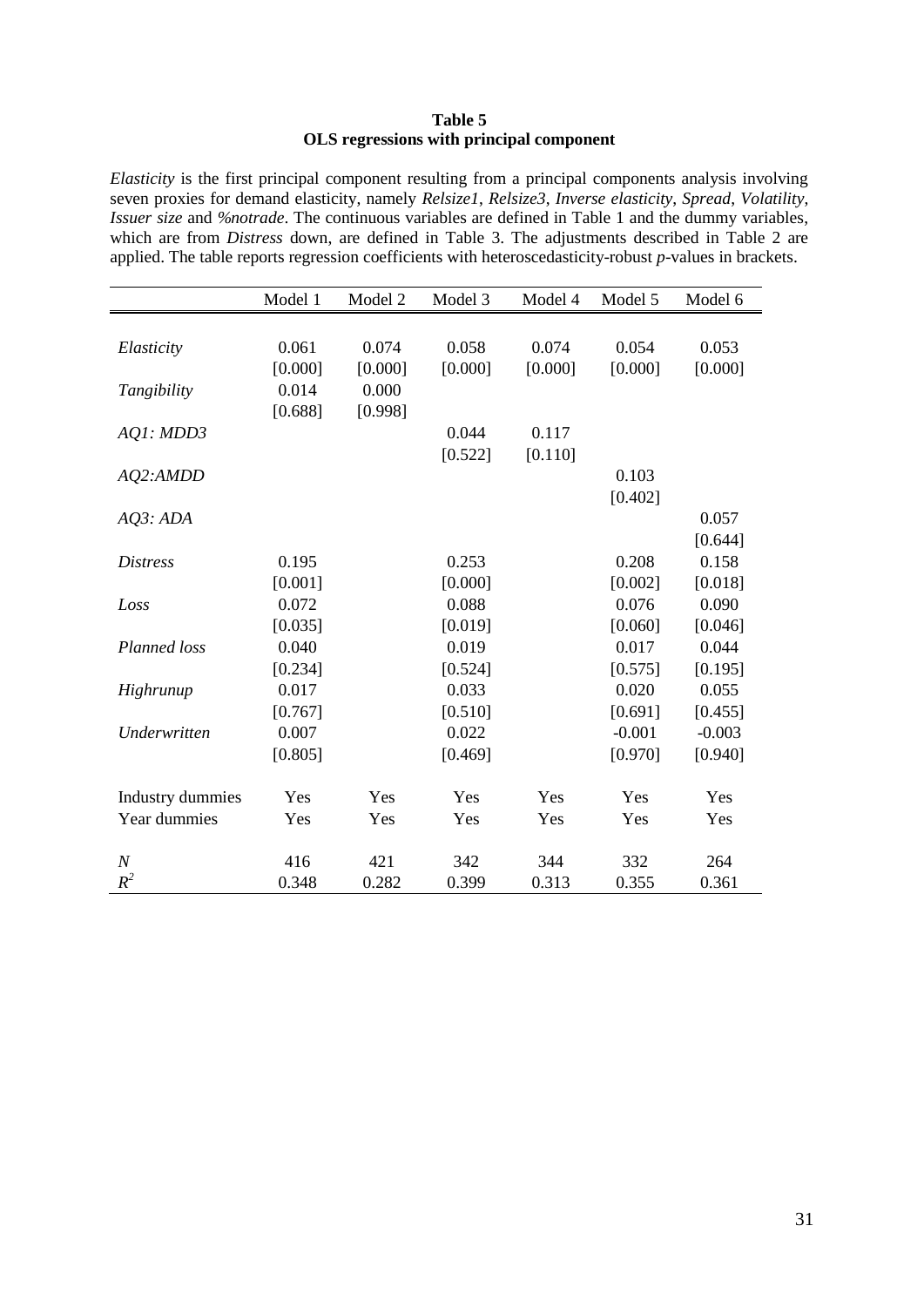### **Table 6 Quantile regressions**

The table reports coefficients that result from minimising a weighted sum of the absolute values of the errors in regressions in which *Disc* is the dependent variable. For example, the regression quantile for the tenth percentile, q10, results from applying a weight of 0.10 for positive errors and 0.90 for negative errors. *p*-values are based on bootstrapped standard errors using 1,000 replications. The last two columns show differences between coefficients, with *p*-values of a test of the significance of the difference. The continuous variables are defined in Table 1 and the dummy variables, which are from *Distress* down, are defined in Table 3. The adjustments described in Table 2 are applied.

|                         | q10      | q25     | q50      | q75      | q90      | q75-q25  | $q90-q10$ |
|-------------------------|----------|---------|----------|----------|----------|----------|-----------|
|                         |          |         |          |          |          |          |           |
| Elasticity              | 0.011    | 0.019   | 0.031    | 0.050    | 0.073    | 0.032    | 0.062     |
|                         | [0.009]  | [0.000] | [0.000]  | [0.000]  | [0.002]  | [0.008]  | [0.013]   |
| Tangibility             | 0.001    | 0.008   | 0.012    | 0.011    | $-0.040$ | 0.003    | $-0.041$  |
|                         | [0.947]  | [0.575] | [0.522]  | [0.768]  | [0.579]  | [0.941]  | [0.567]   |
|                         |          |         |          |          |          |          |           |
| <i>Distress</i>         | 0.020    | 0.022   | 0.094    | 0.504    | 0.431    | 0.482    | 0.410     |
|                         | [0.317]  | [0.497] | [0.508]  | [0.000]  | [0.007]  | [0.000]  | [0.010]   |
| Loss                    | 0.011    | 0.007   | 0.025    | 0.123    | 0.289    | 0.116    | 0.277     |
|                         | [0.435]  | [0.640] | [0.315]  | [0.034]  | [0.055]  | [0.040]  | [0.061]   |
|                         |          |         |          |          |          |          |           |
| Plannedloss             | 0.010    | 0.012   | 0.046    | 0.029    | 0.015    | 0.017    | 0.005     |
|                         | [0.497]  | [0.515] | [0.017]  | [0.320]  | [0.864]  | [0.572]  | [0.949]   |
| Highrunup               | 0.001    | 0.002   | 0.018    | 0.019    | 0.061    | 0.017    | 0.060     |
|                         | [0.974]  | [0.931] | [0.527]  | [0.704]  | [0.807]  | [0.743]  | [0.798]   |
|                         |          |         |          |          |          |          |           |
| Underwritten            | $-0.006$ | 0.000   | $-0.004$ | $-0.025$ | $-0.001$ | $-0.024$ | 0.005     |
|                         | [0.535]  | [0.965] | [0.836]  | [0.436]  | [0.992]  | [0.423]  | [0.928]   |
| <b>Industry dummies</b> | Yes      | Yes     | Yes      | Yes      | Yes      | Yes      | Yes       |
| Time dummies            | Yes      | Yes     | Yes      | Yes      | Yes      | Yes      | Yes       |
|                         |          |         |          |          |          |          |           |
| $\boldsymbol{N}$        | 416      | 416     | 416      | 416      | 416      | 416      | 416       |
| $Pseudo-R^2$            | 0.057    | 0.072   | 0.112    | 0.280    | 0.407    |          |           |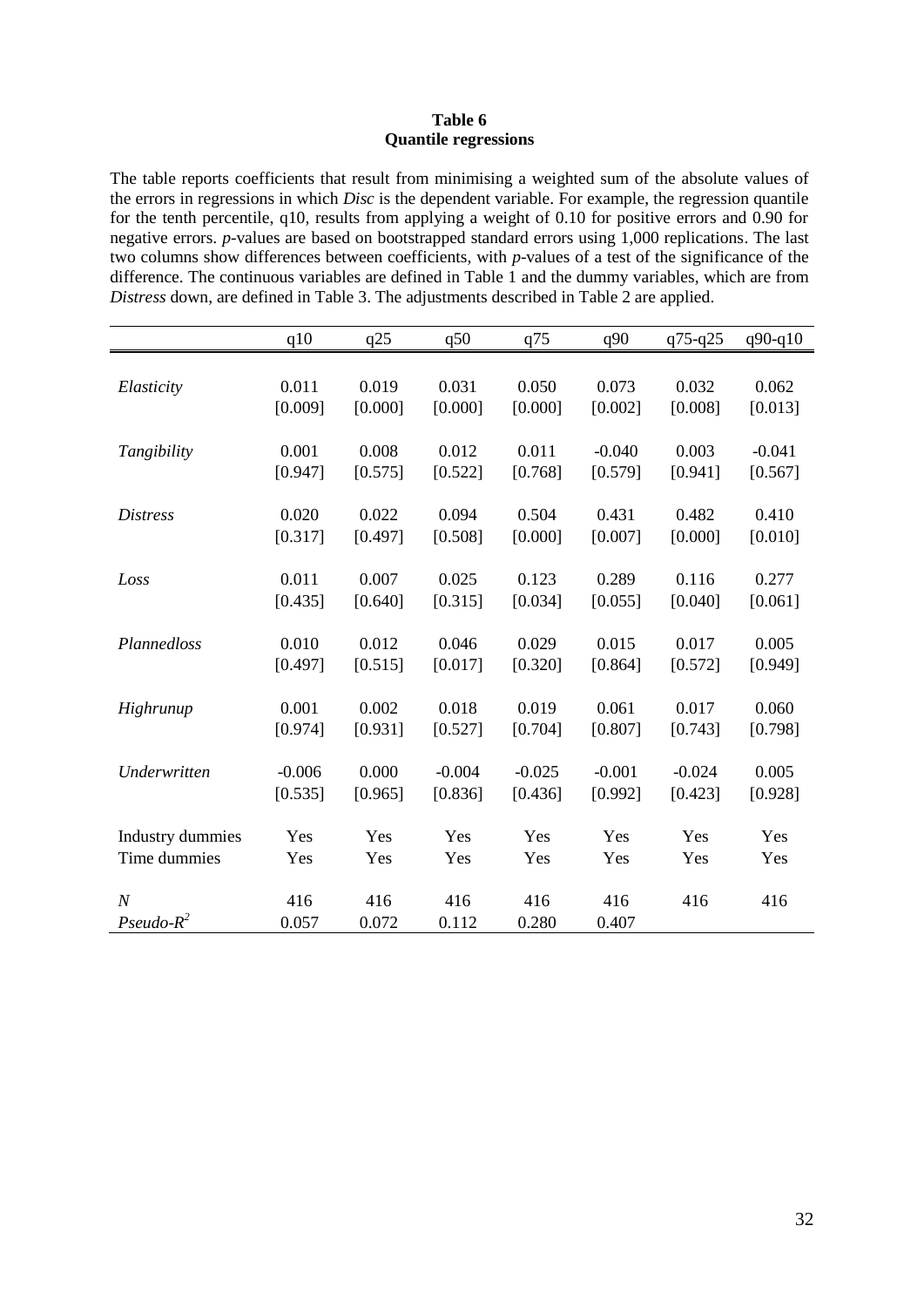# **References**

Altinkiliç, O. and R.S. Hansen (2003), 'Discounting and Underpricing in Seasoned Equity Offers', *Journal of Finance* 69, pp. 285-323.

— and — (2005), 'The Puzzling Wealth Loss around Equity Offerings: Is It merely Price Pressure or Is There More Information?', working paper: ssrn.com/abstract=834044.

Armitage, S. (1998), 'Seasoned Equity Offers and Rights Issues: A Review of the Evidence', *European Journal of Finance* 4, pp. 29-59.

\_\_\_\_\_ (2007), 'Discounts in Placing Pre-renounced Shares in Rights Issues', *Journal of Business Finance and Accounting* 34, pp. 1345-69.

\_\_\_\_\_ (2010), 'Block Buying and Choice of Issue Method in UK Seasoned Equity Offers', *Journal of Business Finance and Accounting* 37, pp. 422-48.

\_\_\_\_\_ (2012), 'The Calculation of Returns during Seasoned Equity Offers', *European Journal of Finance*, forthcoming.

Armstrong, C., J.E. Core and W.R.Guay (2012), 'When Do Independent Directors Improve Firms' Working Environments?', working paper: papers.ssrn.com/sol3/papers.cfm?abstract\_id=2031801

Bajaj, M., D.J. Denis, S.P. Ferris, and A. Sarin (2001), 'Firm Value and Marketability Discounts', *Journal of Corporate Law* 27, 89-115.

Barclay, M.J., C.G. Holderness and D.P. Sheehan (2007), 'Private Placements and Managerial Entrenchment', *Journal of Corporate Finance* 13, pp. 461-84.

Bekaert, G., C. Harvey and C. Lundblad (2007), 'Liquidity and Expected Returns: Lessons from Emerging Markets, *Review of Financial Studies* 20, pp. 1783-1831.

Brophy, D.J., P.P. Ouimet and C. Sialm (2006), 'Hedge Funds as Investors of Last Resort?', *Review of Financial Studies* 22, pp. 541-74.

Butler, A., G. Grullon and J.P. Weston (2005), 'Stock Market Liquidity and the Cost of Issuing Equity', *Journal of Financial and Quantitative Analysis* 40, pp. 331-48.

Chaplinsky, S. and D. Haushalter (2010), 'Financing under Extreme Risk: Contract Terms and Returns to Private Investment in Public Equity', *Review of Financial Studies* 23, pp. 2789-820.

Chen, H-C., N. Dai and J.D. Schatzberg (2010), 'The Choice of Equity Selling Mechanisms', *Journal of Corporate Finance* 16, pp. 104-19.

Chen, J., H. Hong and J. Stein (2002), 'Breadth of Ownership and Stock Returns', *Journal of Financial Economics* 66, pp. 171-205.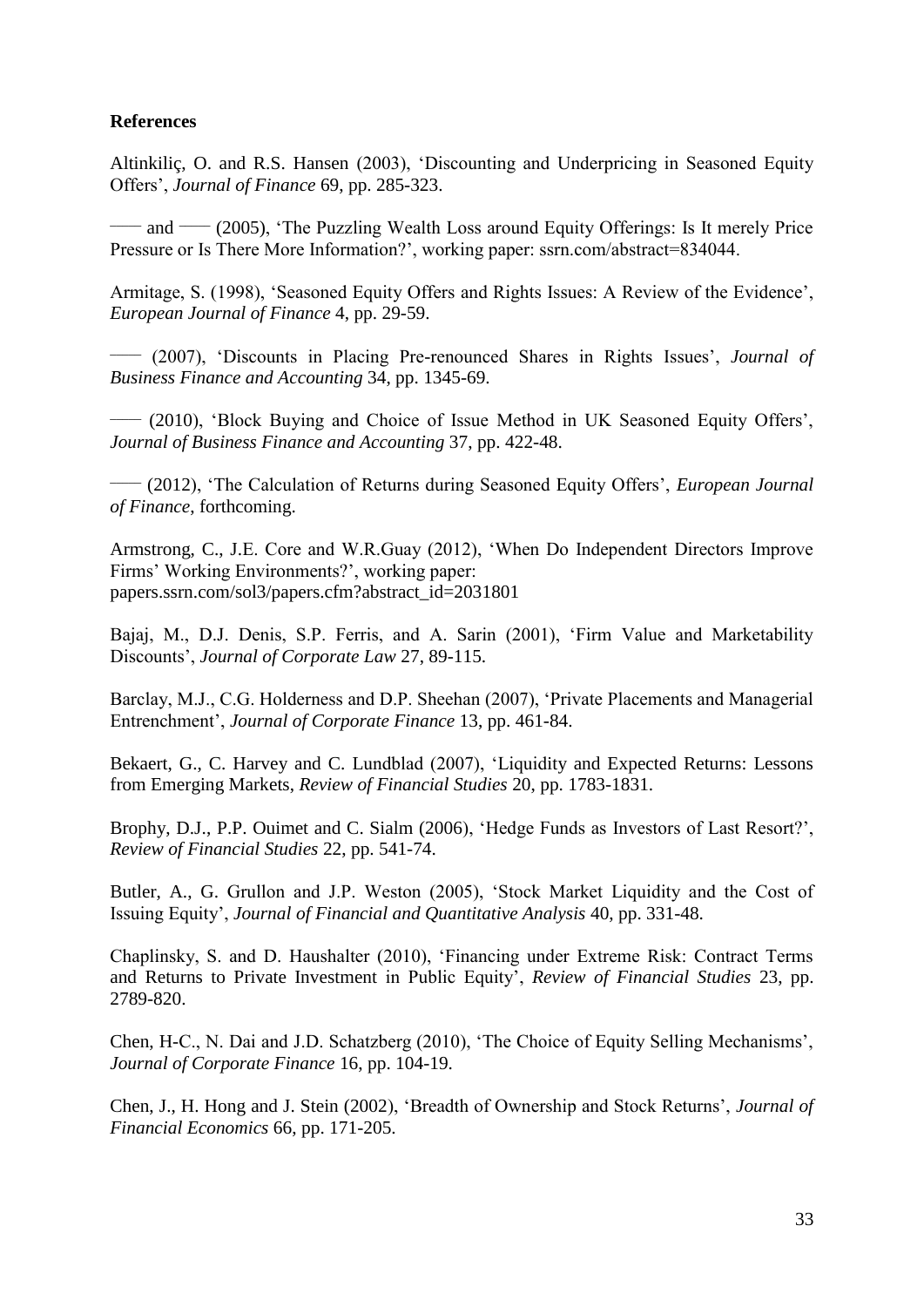Corwin, S.A. (2003), 'The Determinants of Underpricing for Seasoned Equity Offers', *Journal of Finance* 58, pp. 2249-79.

Cronqvist, H. and M. Nilsson (2005), 'The Choice between Rights Offerings and Private Equity Placements', *Journal of Financial Economics* 78, pp. 375-407.

Dai, N. (2007), 'Does Investor Identity Matter? An Empirical Examination of Investments by Venture Capital Funds and Hedge Funds in PIPEs', *Journal of Corporate Finance* 13, pp. 538-63.

Dai, N., H. Jo and J.D. Schatzberg (2010), 'The Quality and Price of Investment Banks' Service: Evidence from the PIPE Market', *Financial Management*, Summer, pp. 5895-612.

Dechow, P.M. and I.D. Dichev (2002), 'The Quality of Accruals and Earnings: The Role of Accrual Estimation Errors', *Accounting Review* 77, pp. 35-59.

Gao, X. and J.R. Ritter (2010), 'The Marketing of Seasoned Equity Offers', *Journal of Financial Economics* 97, pp. 33-52.

Greene, W.H. (1997), *Econometric Analysis*, 3rd ed., Macmillan.

Hallock, K.F, R. Madalozzo and C.G. Reck (2010), 'CEO Pay-for-Performance Heterogeneity Using Quantile Regression', *Financial Review* 45, pp. 1-19.

Hertzel, M., M. Lemmon, J.S. Linck, and L. Rees (2002), 'Long-run Performance Following Private Placements of Equity', *Journal of Finance* 57, pp. 2595-617.

— and R.L. Smith (1993), 'Market Discounts and Shareholder Gains for Placing Equity Privately', *Journal of Finance* 48, pp. 459-85.

Huang, R. and D. Zhang (2011), 'Managing Underwriters and the Marketing of Seasoned Equity Offerings', *Journal of Financial and Quantitative Analysis* 46, pp. 141-70.

Huson, M.R., P.H. Malatesta and R. Parrino (2009), 'The Decline in the Cost of Private Placements', working paper: ssrn.com/abstract=1356650.

Intintoli, V. and K.M. Kahle (2009), 'Seasoned Equity Offers: The Effect of Insider Ownership and Float', working paper, ssrn.com/abstract=1352665.

Iqbal, A, S. Espenlaub and N. Strong (2009), 'Earnings Management around UK Open Offers', *European Journal of Finance* 15, pp. 29-52.

Ivashina V. and Z. Sun (2011), 'Institutional Demand Pressure and the Cost of Corporate Loans', *Journal of Financial Economics* 99, pp. 500-22.

Kim, K.A. and H-H. Shin (2004), 'The Puzzling Increase in the Underpricing of Seasoned Equity Offerings', *The Financial Review* 39, pp. 343-65.

Kothari, S.P., A.J. Leone and C.E. Wasley (2005), 'Performance Matched Discretionary Accruals Measures', *Journal of Accounting and Economics* 39, pp. 163-97.